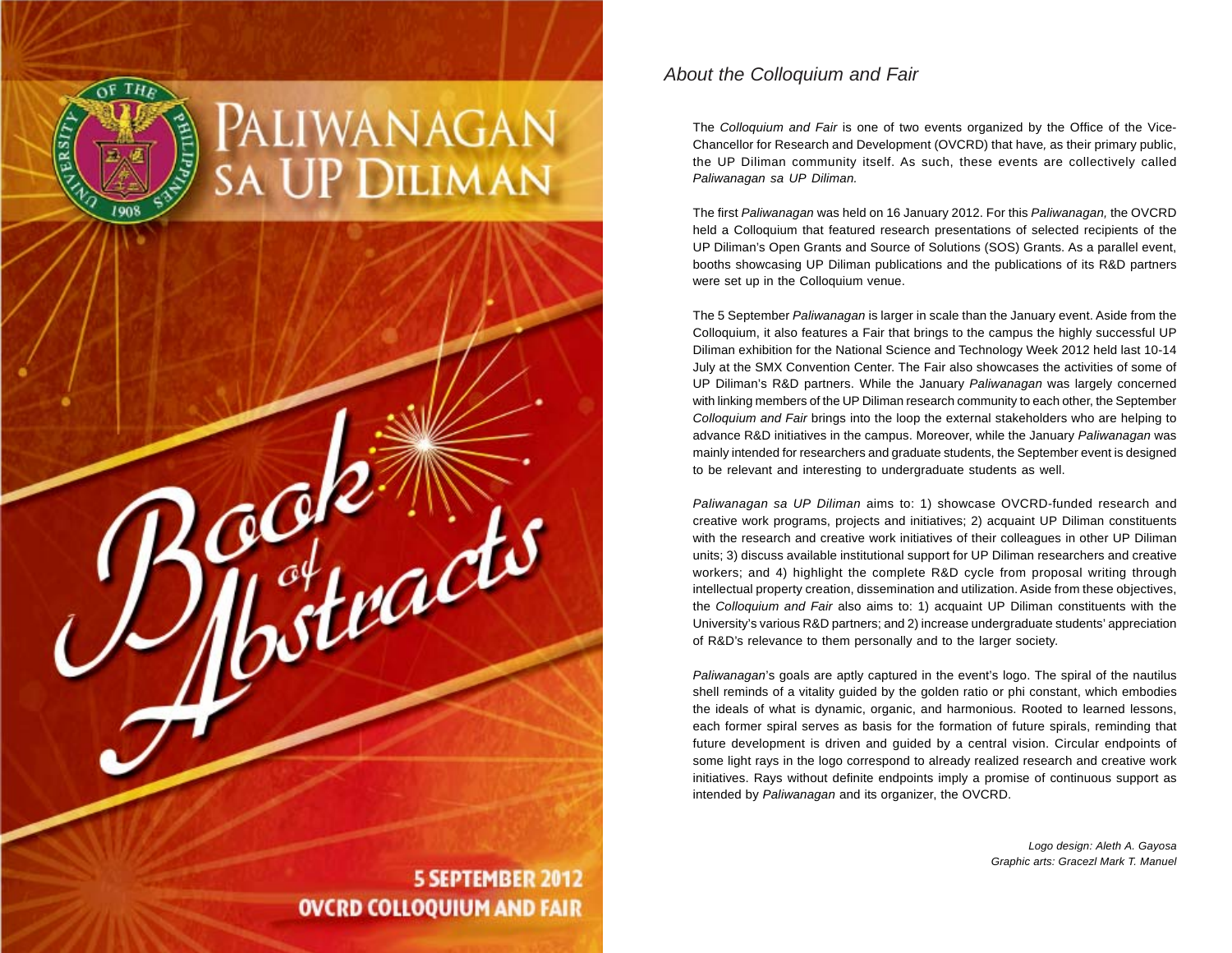# **B O O K O F A B S T R A C T S**

### OVCRD Colloquium and Fair 2012

5 September 2012

National Institute of Physics National Science Complex

University of the Philippines Diliman

University of the Philippines OFFICE OF THE PRESIDENT Quezon City



As a community of scholars dedicated to rendering excellent public service and making UP a great university in the 21st century, we strongly encourage a culture of research, innovation and creativity.

As the country's national university, UP is mandated to be at the helm of the Philippines' educational institutions. The creation, dissemination and popularization of relevant research outputs and creative works play an indispensible role in pushing the country forward in the face of age-old problems and emerging challenges. Such academic initiatives sustain, revitalize or propel the nation's growth. They may even inspire critical transformation or fill in gaps resulting in a dramatic improvement in people's lives.

This compilation is an eagerly anticipated contribution to the body of knowledge that generations of thinkers and builders can use. These research works support the University's mission of shaping minds that shape the nation. The University's healthy variety of policies, programs, personnel, facilities and incentives boosts the community's drive to produce and share more research and creative outputs that are *"Tatak UP".*

The fruits of the *Iskolar ng Bayan's* diligence and resourcefulness in rigorous research and development efforts are best enjoyed when the Filipino people themselves partake of the many benefits of the harvest. Hence, we take the extra steps to make sure that the findings presented are adequately understood, disseminated and used for public interest and national development.

Together with the UP community and our research and development partners, we celebrate the publication of these studies.

*Padayon, UP! Onward, UP!*

**ALFREDO E. PASCUAL** President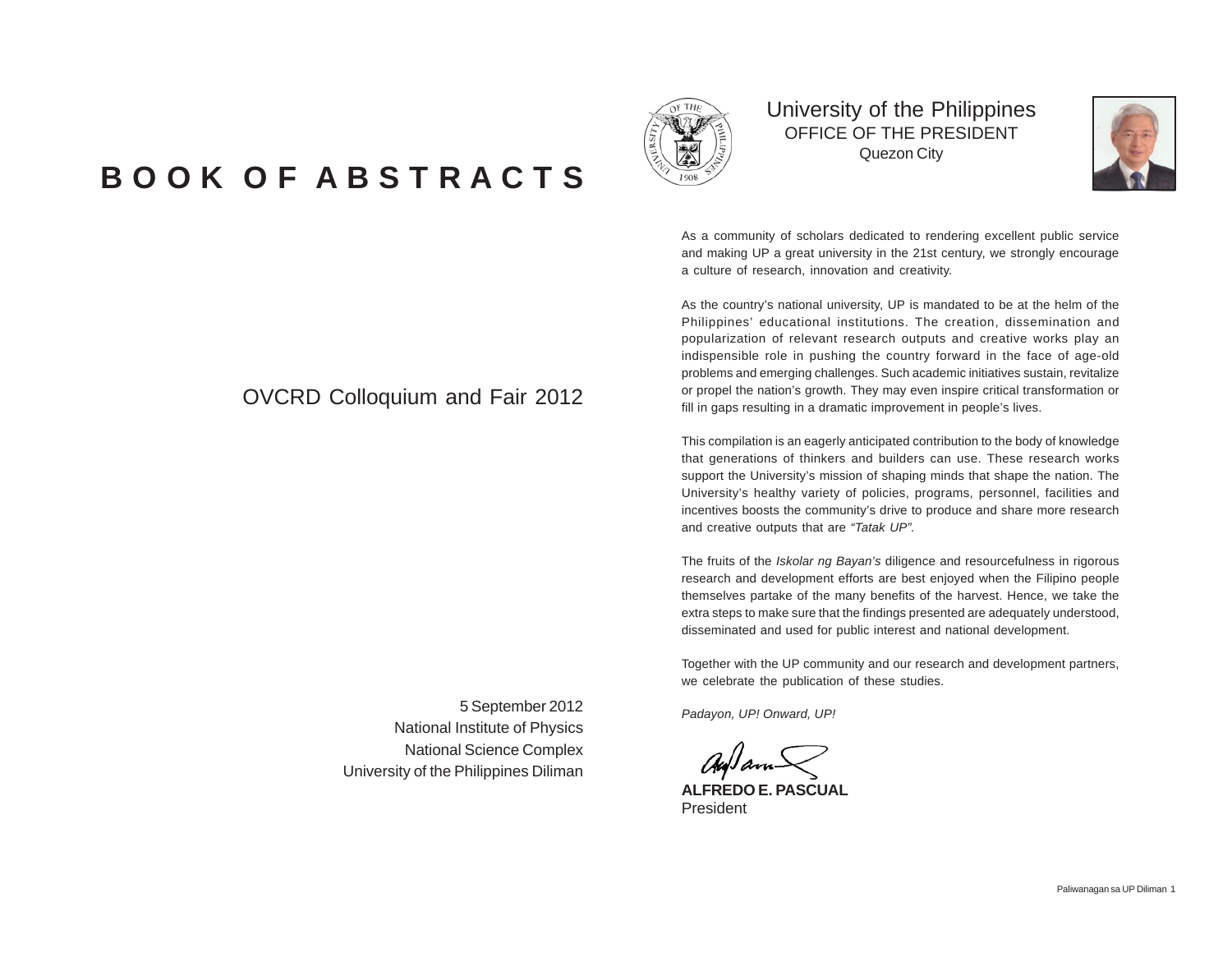

University of the Philippines Diliman OFFICE OF THE CHANCELLOR Quezon City



Congratulations to the participants of the OVCRD Colloquium and Fair 2012, and to the organizers for successfully carrying out the OVCRD's second and larger event under the theme *Paliwanagan sa UP Diliman*. The *Paliwanagan* aims to further engage the members of the UP Diliman community in a vibrant exchange of ideas and research, all of which represent the excellent, innovative, and collaborative quality of work coming from the different academic and artistic disciplines of the University. The presentations of the many exciting new projects will impart knowledge that in turn will not only prove useful but also inspirational. Through the Colloquium and Fair, knowledge grows and becomes communal, and our understanding of the world, of societies, and of one another increases along with our capacity for action and public service.

This occasion, then, is an assertion of the scholarly mind's relevance, of the creative mind's worth. This is a celebration of intellectual rigor, diligence, imagination, and cooperative spirit, especially among projects completed through multidisciplinary approaches. Through this event we move forward as a community that upholds academic excellence and serves as the origin of social progress. As always, I hope that the projects and research featured in the Colloquium and Fair will soon be tested and applied beyond our University, and eventually, reach the future generations of scholars who will take up the perennial challenge of searching for and imparting enlightenment. In the meantime, I look forward to learning more about everyone's work and findings,

Again, congratulations to the participants and to the OVCRD for your productive endeavors.



University of the Philippines Diliman OFFICE OF THE VICE-CHANCELLOR FOR RESEARCH AND DEVELOPMENT Quezon City



Welcome back to *Paliwanagan sa UP Diliman*, the OVCRD Colloquium and Fair 2012.The first *Paliwanagan* Colloquium on 16 January was such a big success that more Diliman researchers and creative workers volunteered now not only to present their research papers but also to exhibit their inventions and creations; hence, the Colloquium *and* Fair today.

We are mindful of the new UP charter that affirms the objective to "serve as a research university in various fields of expertise and specialization by conducting basic and applied research and development, and promoting research in various colleges […], and contributing to the dissemination and application of knowledge."

We heed as well the call to "lead as a public service university by providing various forms of community, public, and volunteer service, as well as scholarly and technical assistance to the government, the private sector, and civil society while maintaining [our] standards of excellence." Indeed, UP's objectives of research and service are intertwined.

Today we have a chance to preview more than 30 projects of research and creative work by UP Diliman faculty, staff and students. We have on display as well the activities of selected UP Diliman research partners.The next round of Colloquium is already anticipated on 21 January 2013, as more researches and creative works are going on.

We thank every participant, presenter and exhibitor at *Paliwanagan* for helping refine, disseminate and apply every new knowledge, knowhow, invention, or creation being presented, for the benefit of society.

*Mabuhay po ang mga* researcher *at* creative worker *ng UP Diliman!*

**Prof. CAESAR A. SALOMA, PhD Chancellor** UP Diliman

**Prof. BENITO M. PACHECO, PhD** Vice-Chancellor for Research and Development UP Diliman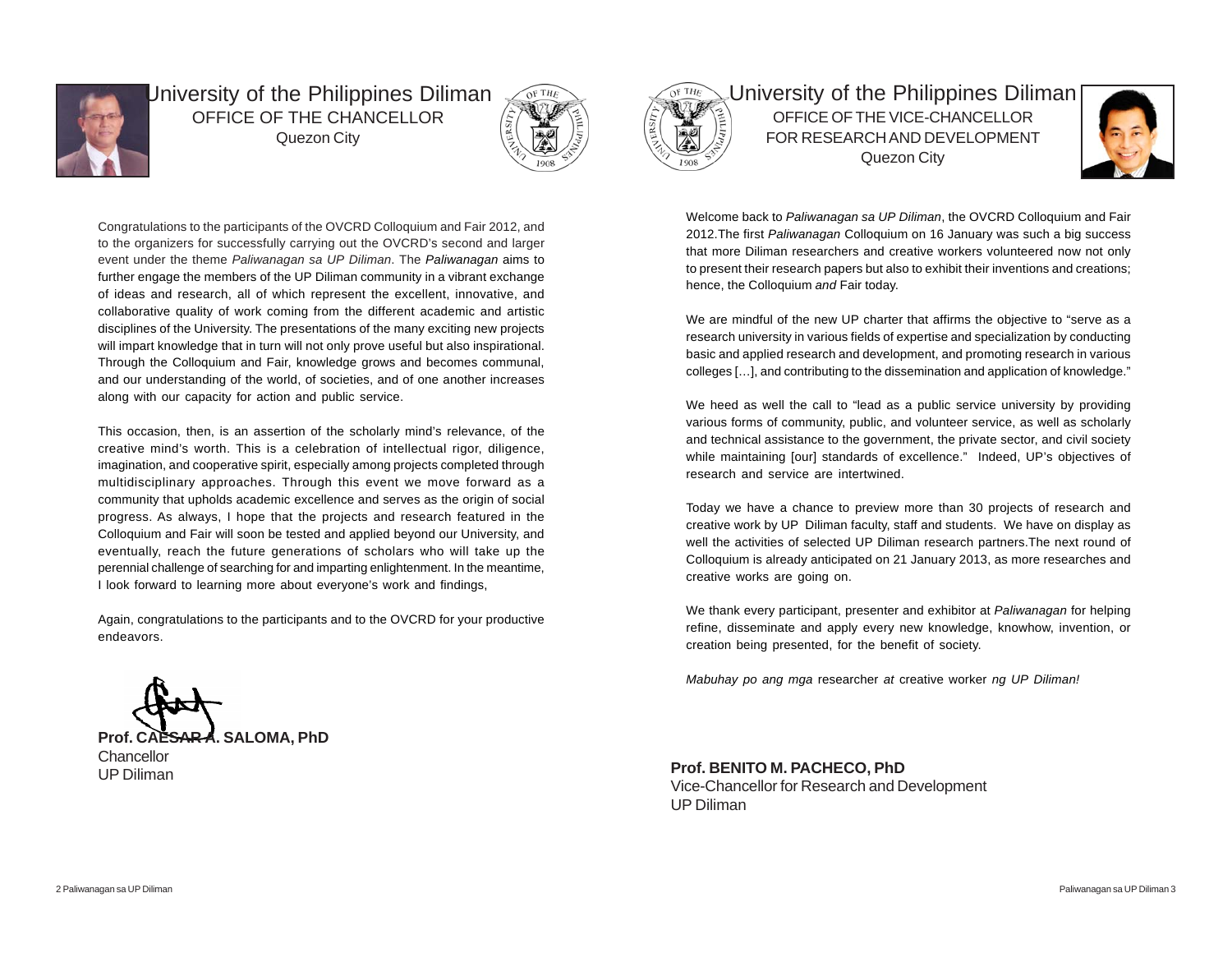| $8:00 - 8:30$ AM Registration |                                                                                                                                                                                                                                                                                                                                                                                                                                                                                                                                                                                                                                                                                                                                                                                                                                                                                                                                                                                                                                   |
|-------------------------------|-----------------------------------------------------------------------------------------------------------------------------------------------------------------------------------------------------------------------------------------------------------------------------------------------------------------------------------------------------------------------------------------------------------------------------------------------------------------------------------------------------------------------------------------------------------------------------------------------------------------------------------------------------------------------------------------------------------------------------------------------------------------------------------------------------------------------------------------------------------------------------------------------------------------------------------------------------------------------------------------------------------------------------------|
|                               | 8:30 - 8:35 AM National Anthem                                                                                                                                                                                                                                                                                                                                                                                                                                                                                                                                                                                                                                                                                                                                                                                                                                                                                                                                                                                                    |
|                               | <b>Opening Remarks</b><br>Prof. Benito M. Pacheco, PhD<br>Vice-Chancellor for Research and Development, UP Diliman                                                                                                                                                                                                                                                                                                                                                                                                                                                                                                                                                                                                                                                                                                                                                                                                                                                                                                                |
| $8:35 - 8:45$ AM Message      | Prof. Caesar A. Saloma, PhD<br>Chancellor, UP Diliman                                                                                                                                                                                                                                                                                                                                                                                                                                                                                                                                                                                                                                                                                                                                                                                                                                                                                                                                                                             |
|                               | 8:45 – 10:15 AM Session 1: Mitigating Health and Environmental Hazards<br>Expression, purification and characterization of the Plasmodium<br>falciparum merozoite surface protein 1 (MSP1) block 2 variants<br>• Denise Mirano-Bascos, PhD<br>National Institute of Molecular Biology and Biotechnology<br>College of Science<br>Testing the effectiveness of coral spat seeding as reef restoration tool<br>• Ronald D. Villanueva, PhD<br>Marine Science Institute, College of Science<br>Geometric morphometrics, DNA barcoding, genetic diversity, and length-<br>weight relationships of sea catfishes (Siluriformes: Ariidae) from Laguna de<br>Bay, Philippines<br>• Jonas P. Quilang, PhD<br>Institute of Biology, College of Science<br>Structurally controlled landslides: Recent examples from Guinsaugon and<br>Little Kibungan, Philippines<br>• Sandra G. Catane, PhD & Hillel B. Cabria<br>National Institute of Geological Sciences, College of Science<br><b>OPEN FORUM</b><br>Moderator: Lourdes M. Portus, PhD |
|                               | Department of Communication Research<br>College of Mass Communication                                                                                                                                                                                                                                                                                                                                                                                                                                                                                                                                                                                                                                                                                                                                                                                                                                                                                                                                                             |
|                               | 10:15 - 10:30 AM Coffee Break / Viewing of EXHIBITS                                                                                                                                                                                                                                                                                                                                                                                                                                                                                                                                                                                                                                                                                                                                                                                                                                                                                                                                                                               |
|                               | 10:30 AM – 12:15 PM Session 2: Seeking New Perspectives, Pursuing Innovative Ideas<br>The excavation of the old town of San Juan, Batangas<br>• Grace Barretto-Tesoro, PhD<br>Archaeological Studies Program<br>Wittgenstein's misunderstood religious thought<br>· Earl Stanley B. Fronda, PhD<br>Department of Philosophy, College of Social Sciences and Philosophy<br>Generation of recombinant integrin subunit fusion proteins for biophysical<br>analysis<br>• Neil Andrew D. Bascos, PhD<br>National Institute of Molecular Biology and Biotechnology<br>College of Science<br>Primal-dual active set methods with central tendencies in the inactive set<br>· Marrick C. Neri, PhD<br>Institute of Mathematics, College of Science<br>Multigrid optimization schemes for solving control- and state-constrained<br>elliptic optimal control problems<br>· Michelle C. Vallejos, PhD<br>Institute of Mathematics, College of Science<br><b>OPEN FORUM</b><br>Moderator: Henry J. Ramos, PhD                               |
|                               | OVCRD/National Institute of Physics, College of Science                                                                                                                                                                                                                                                                                                                                                                                                                                                                                                                                                                                                                                                                                                                                                                                                                                                                                                                                                                           |

# **P R O G R A M**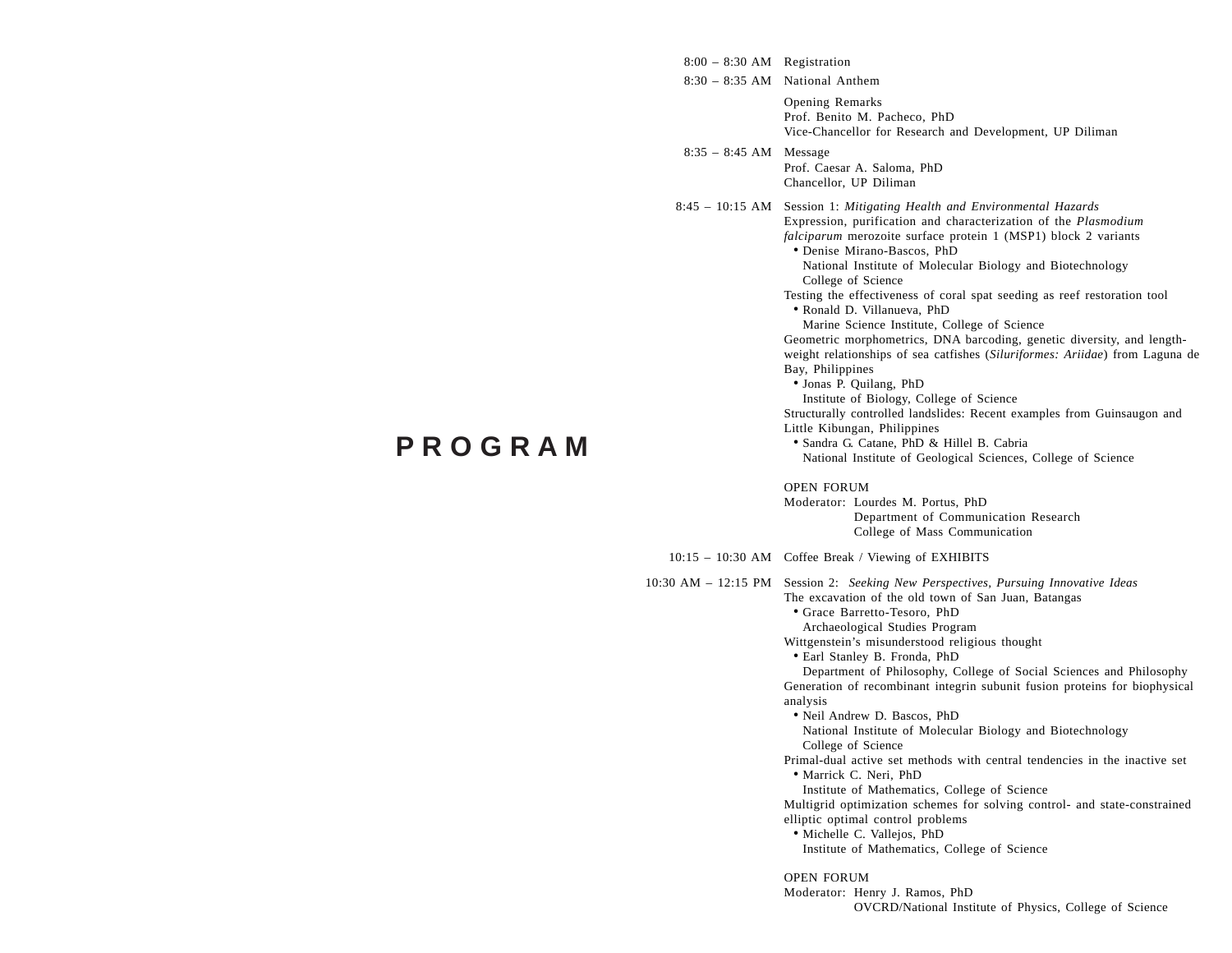12:15 – 12:30 RAFFLE of UPD publications: 5 sets print publications & 1 set pre-loaded in tablet computer

#### 12:30 – 1:15 PM Lunch Break / Viewing of EXHIBITS

- 1:15 2:30 PM Session 3: *Delineating the Nuances of Philippine Politics and Governance* A cultural biography of overseas contract work: Migration, narration, standpoint
	- Odine Maria M. de Guzman, PhD
	- Department of English and Comparative Literature College of Arts and Letters

Framing the population debate: A comparison of source and news frames in the Philippines

- Clarissa C. David, PhD
- Graduate Studies Department, College of Mass Communication A study on the institutionalization of people's involvement in disaster management by LGUs in two barangays in Metro Manila
- Leticia S. Tojos, PhD Research and Extension for Development Office College of Social Work and Community Development

#### OPEN FORUM

Moderator: Tina S. Clemente, PhD Asian Center

#### 2:30 – 2:45 PM Coffee Break / Viewing of EXHIBITS

2:45 – 4:30 PM Session 4: *Promoting the Welfare of Children, Youth and Women* Detection of *Angiostrongyluscantonensis* and other nematodes in Metro Manila populations of *Achatina fulica* using the SSU rRNA gene

• Ian Kendrich C. Fontanilla, PhD

Institute of Biology, College of Science

The development of class management and visualization system for mobile educational games

• Rowel O. Atienza, PhD

Electrical and Electronics Engineering Institute, College of Engineering Y-STR DNA analysis of 154 female child sexual assault cases in the Philippines

- Minerva S. Sagum
- Natural Sciences Research Institute, College of Science

Communication variables that influence the job retention and attrition of call center agents in Makati and Cebu

• Niel Kenneth F. Jamandre

Department of Speech Communication and Theatre Arts College of Arts and Letters

- Support system of female managers in Philippine quick-service restaurants • Lilibeth J. Baylosis
	- Department of Hotel, Restaurant and Institution Management College of Home Economics

#### OPEN FORUM

Moderator: Odine Maria M. de Guzman, PhD Department of English and Comparative Literature College of Arts and Letters

- 4:30 4:45 PM RAFFLE of UPD publications: 5 sets print publications & 1 set pre-loaded in tablet computer
- 4:45 5:00 PM Closing Remarks Prof. Benito M. Pacheco, PhD Vice-Chancellor for Research and Development

# **FAIR EXHIBITS**

### 8AM-5PM, NIP Main Lobby

### **UP DILIMAN CREATIONS AND INVENTIONS**

#### **The SOUL of the Internet**

- Joshua Arvin S. Lat, Kevin Charles V. Atienza & Rod Xavier R. Bondoc Department of Computer Science, College of Engineering
- **TraceIT: A Catalyst for Learning for Children with Special Needs**
	- Dana Elisa G. Nicolas, Rosemarie P. Manago & Adrian A. Angeles Department of Computer Science, College of Engineering

#### **Underwater Pharmaceuticals**

- Cynthia P. Saloma, PhD National Institute of Molecular Biology and Biotechnology, College of Science
- **Light for Data Storage: Increasing the Fidelity of Holograms**
	- Percival F. Almoro, PhD National Institute of Physics, College of Science

#### **A Leap Forward for Science: Learning while Playing**

- Rowel O. Atienza, PhD Electrical and Electronics Engineering Institute, College of Engineering
- **UP Structural Biology Research: Analyzing Biomolecules through their Structures**
	- Neil Andrew D. Bascos, PhD National Institute of Molecular Biology and Biotechnology, College of Science

#### **Landslides, Mudslides, and Avalanches: Capturing Large-scale Events in Table-top Setups**

- Christopher P. Monterola, PhD & Jesus Felix Valenzuela, PhD
- Anthony G. Longjas, PhD & Christopher P. Monterola, PhD
- Rene C. Batac, PhD; Marissa G. Pastor, PhD; Johnrob Y. Bantang, PhD & Christopher P. Monterola, PhD
- Johnrob Y. Bantang, PhD; Marissa G. Pastor, PhD; Marko Arciaga, PhD; Rene C. Batac, PhD & Christopher P. Monterola, PhD National Institute of Physics, College of Science

#### **Wind Generator System: Simpler is Better**

- Miguel T. Escoto, Jr., Niño Christopher B. Ramos, Adrian Jay A. Virata & Emmanuel Brian P. Arceo Electrical and Electronics Engineering Institute, College of Engineering
- **The Oil-Eating Bacteria**
	- Cynthia T. Hedreyda, PhD National Institute of Molecular Biology and Biotechnology, College of Science

#### **The MICROLAB**

- Louis P. Alarcon, PhD
	- Electrical and Electronics Engineering Institute, College of Engineering

#### **There's Fuel in Wastewater Algae**

• Wilberto D. Monotilla, PhD, Darryl Joy Juntila, Alvin Bacero Bello & Rhona Garces Abisado National Institute of Molecular Biology and Biotechnology, College of Science

### **UP DILIMAN R&D PARTNERS**

- Advanced Science and Technology Institute
- Bureau of Agricultural Research
- Industrial Technology Development Institute
- Metals Industry Research and Development Center
- National Research Council of the Philippines
- Philippine Council for Industry, Energy and Emerging Technology Research and Development
- United States Agency for International Development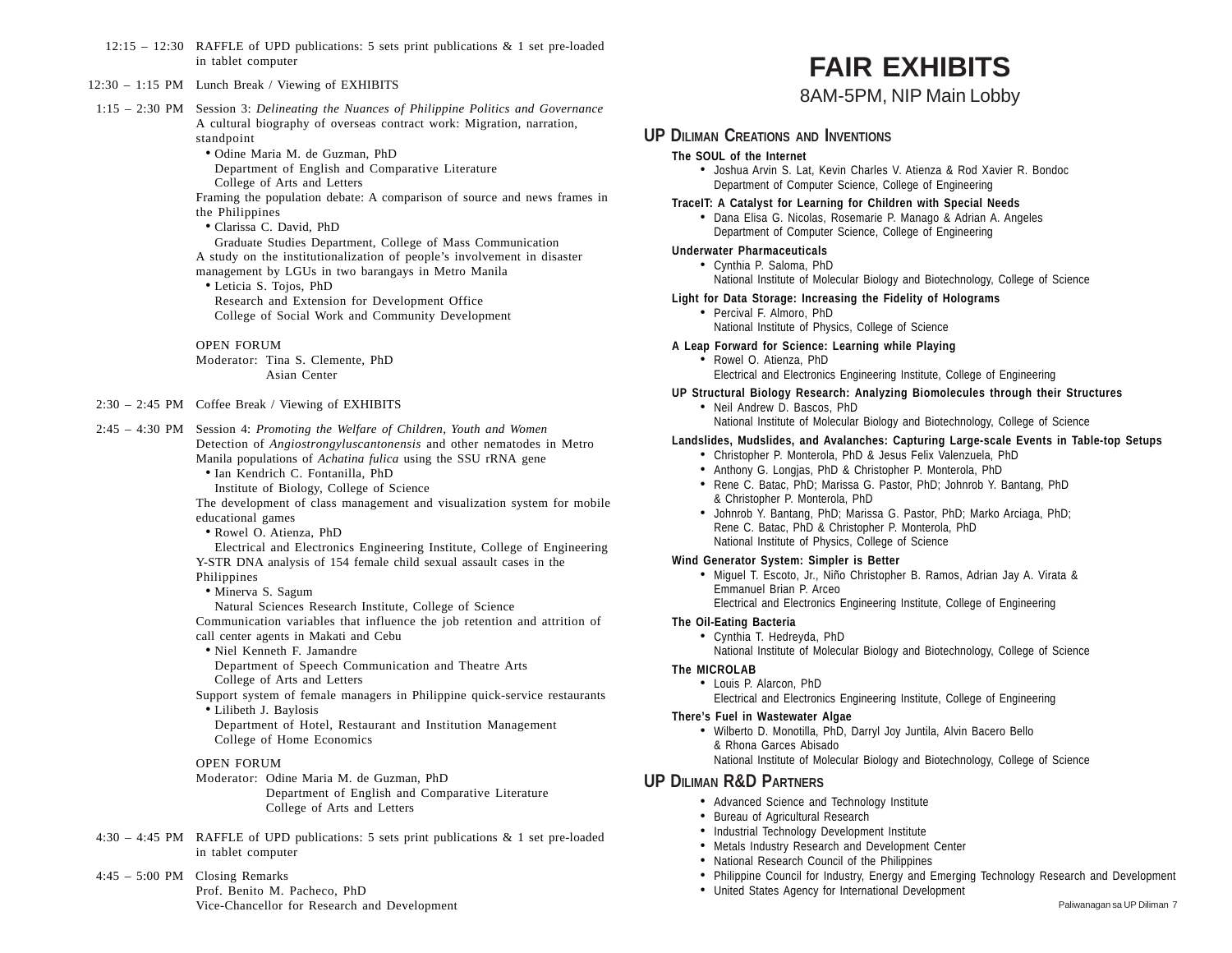## **LIST OF ABSTRACTS**

### **COLLOQUIUM SESSION 1** *Mitigating Health and Environmental Hazards*

- Expression, Purification and Characterization of the *Plasmodium* 13 *falciparum* Merozoite Surface Protein1 (MSP1) Block 2 Variants *Denise Mirano-Bascos*
	- Testing the Effectiveness of Coral Spat Seeding 14 as Reef Restoration Tool *Ronald D. Villanueva*
	- Geometric Morphometrics, DNA Barcoding Genetic Diversity, 15 and Length-Weight Relationships of Sea Catfishes (*Siluriformes: Ariidae*) from Laguna de Bay, Philippines *Jonas P. Quilang*
		- Structurally-controlled Landslides: Recent Examples 16 from Guinsaugon and Little Kibungan, Philippines *Sandra G. Catane & Hillel B. Cabria*

### **COLLOQUIUM SESSION 2** *Seeking New Perspectives, Pursuing Innovative Ideas*

- The Excavation of the Old Town of San Juan, Batangas 19 *Grace Barretto-Tesoro*
	- Wittgenstein's Misunderstood Religious Thought 19 *Earl Stanley B. Fronda*
- Generation of Recombinant Integrin Subunit Fusion Proteins 20 for Biophysical Analysis *Neil Andrew D. Bascos*
	- Primal-Dual Active Set Methods with Central Tendencies 22 in the Inactive Set *Marrick C. Neri*
	- Multigrid optimization schemes for solving control- and 23 state-constrained elliptic optimal control problems *Michelle C. Vallejos*

# **LIST OF ABSTRACTS**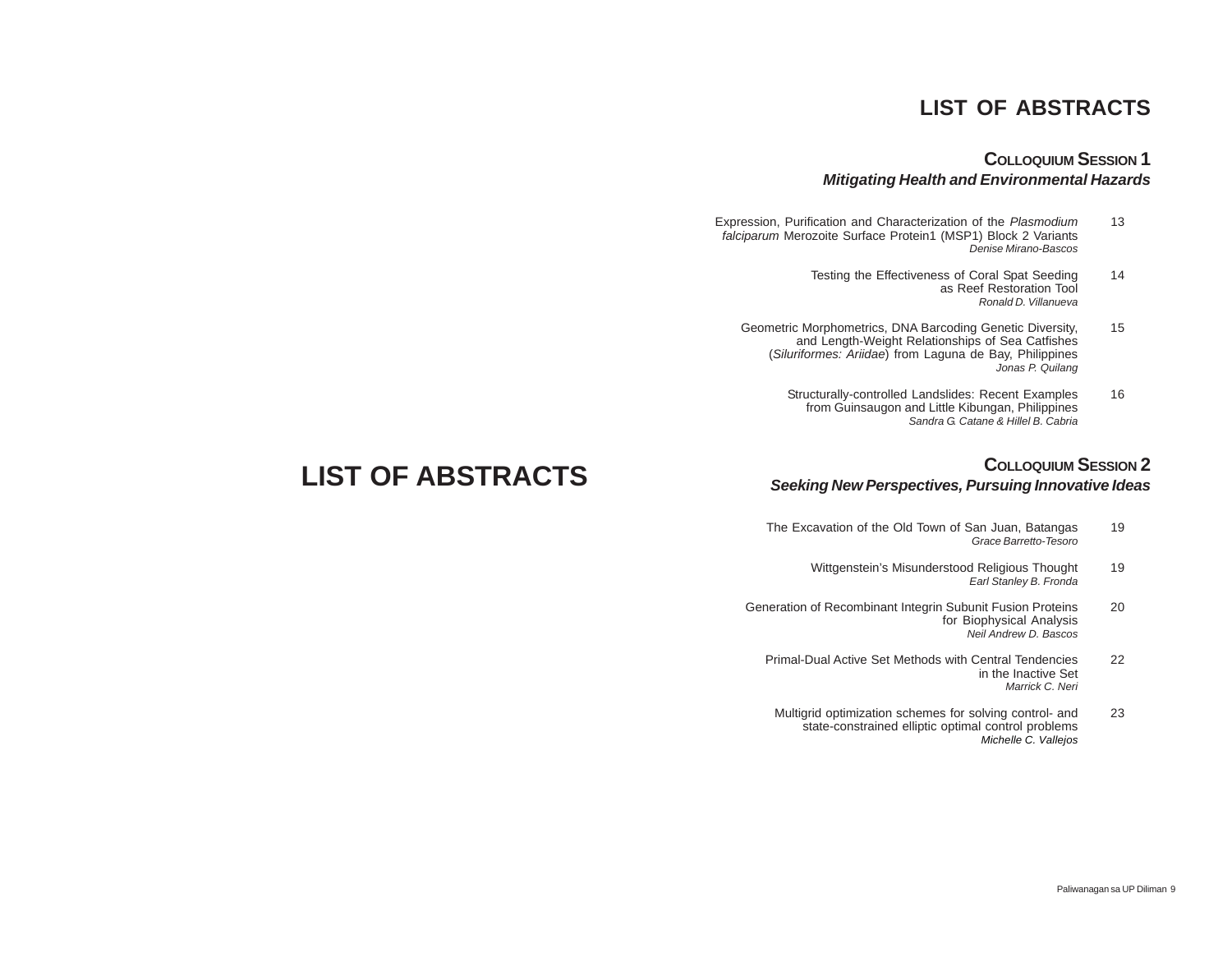# **EXHIBITS**

- The SOUL of the Internet 38 *Joshua Arvin lat, Kevin Atienza & Rod Bondoc*
- TraceIT: A Catalyst for Learning for Children with Special Needs 39 *Dana Elisa G. Nicolas, Rosemarie P. Manago & Adrian A. Angeles*
	- Underwater Pharmaceuticals 40 *Cynthia P. Saloma*
	- Light for Data Storage: 41 Increasing the Fidelity of Holograms *Percival F. Almoro*
	- A Leap forward for Science: Learning while Playing 42 *Rowel O. Atienza*
	- UP Structural Biology Research: Analyzing Biomolecules 43 through their Structures *Neil Andrew D. Bascos*
	- Landslides, Mudslides, and Avalanches: Capturing 44 Large-scale Events in Table-top Setups *Christopher P. Monterola, Rene C. Batac, Anthony G. Longjas, Marko Arciaga, Jesus Felix Valenzuela, Marissa G. Pastor & Johnrob Y. Bantang*
	- Wind Generator System: Simpler Is Better 45 *Miguel T. Escoto, Jr.; Nino Christopher B. Ramos, Adrian Jay A. Virata & Emmanuel Brian P. Arceo*
		- The Oil-Eating Bacteria 47 *Cynthia T. Hedreyda*
			- The MICROLAB<sub>48</sub> *Louis P. Alarcon*
		- There's Fuel in Wastewater Algae 48 *Wilberto D. Monotilla (Project Leader), Darryl Joy Juntila, Alvin Bacero Bello & Rhona Garces Abisado*

### **COLLOQUIUM SESSION 3** *Delineating the Nuances of Philippine Politics and Governance*

- A Cultural Biography of Overseas Contract Work: 25 Migration, Narration, Standpoint *Odine Maria M. de Guzman*
- Framing the Population Debate: A Comparison of Source 27 and News Frames in the Philippines *Clarissa C. David (Project Leader), Jenna Mae A. Atun & Antonio GM La Vina*
- A Study on the Institutionalization of People's Involvement in Disaster 28 Management by LGUs in Two Barangays in Metro Manila *Leticia S. Tojos*

### **COLLOQUIUM SESSION 4** *Promoting the Welfare of Children, Youth and Women*

- Detection of *Angiostrongyluscantonensis* and Other Nematodes 31 in Metro Manila Populations of *Achatina fulica* Using the SSU rRNA Gene *Ian Kendrich C. Fontanilla*
	- Development of Class Management and Visualization System 32 for Mobile Education Games *Rowel O. Atienza*
- Y-STR DNA Analysis of 154 Female Child Sexual Assault Cases 33 in the Philippines *Sheena Marie B. Maiquilla, Jazelyn M. Salvador, Gayveline C. Calacal, Minerva S. Sagum (Presenting Author), Miriam Ruth M. Dalet, Frederick C. Delfin, Kristina A. Tabbada, Shiela Ann Edith L. Franco, Henry B. Perdigon, Bernadette J. Madrid, Merle P. Tan & Maria Corazon A. de Ungria*
	- Communication Variables that Influence the Job Retention 34 and Attrition of Call Center Agents in Makati and Cebu *Niel Kenneth F. Jamandre*
		- Support System of Female Managers in Philippine 35 Quick Service Restaurants: A Follow-up Study *Lilybeth J. Baylosis (Project Leader) & Jennifer T. Bunagan*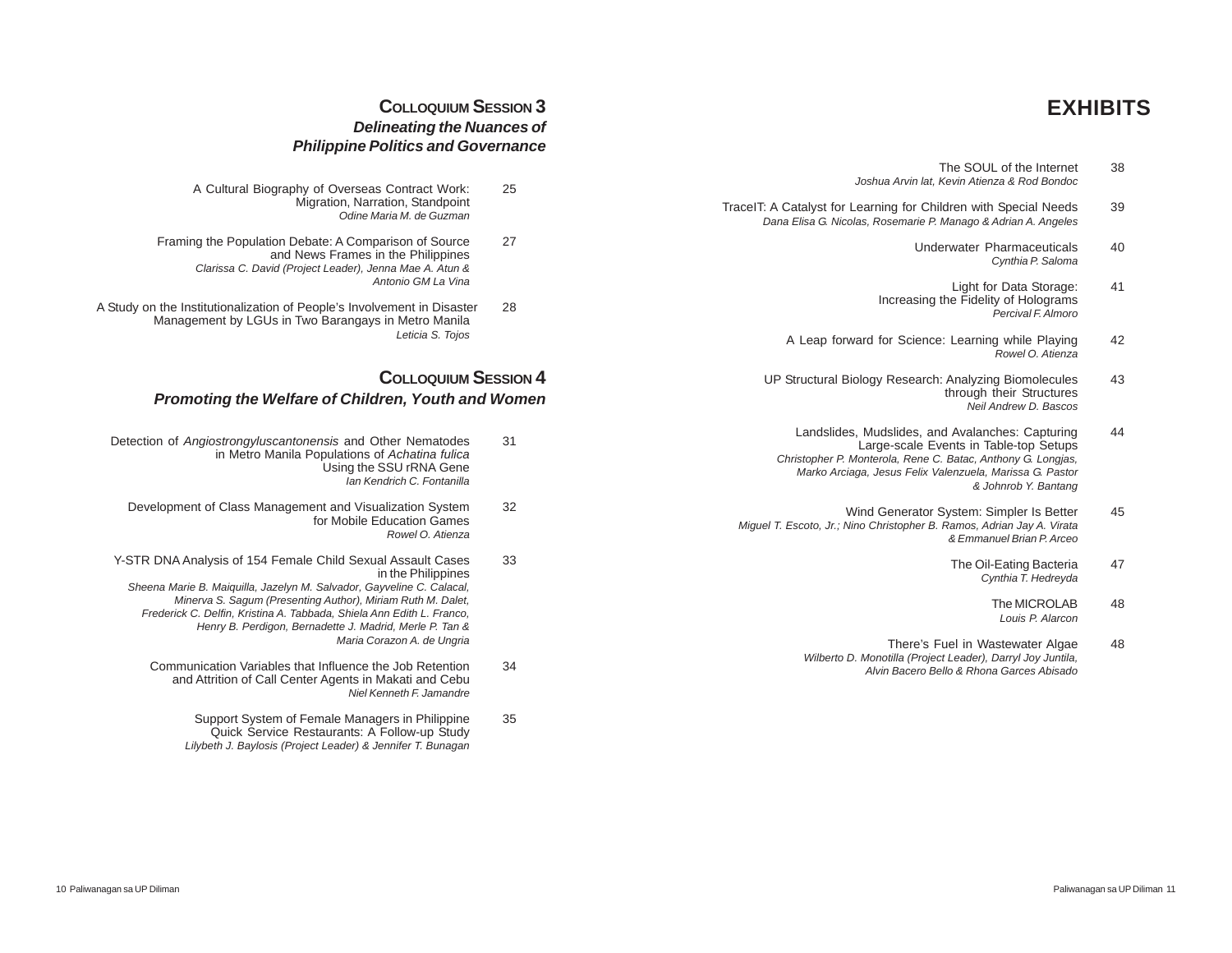# **COLLOQUIUM SESSION 1**

*Mitigating Health and Environmental Hazards*

### **Expression, Purification and Characterization of the** *Plasmodium falciparum* **Merozoite Surface Protein1 (MSP1) Block 2 Variants Denise Mirano-Bascos**

Severe malaria is characterized by the presence of one or more of the following symptoms: severe anaemia, kidney failure, pulmonary oedema, mental confusion, acute respiratory distress syndrome as a result of metabolic acidosis, and coma. The cause of almost all cases of severe malaria in humans is the parasite, *Plasmodium falciparum*. Previous studies have shown that there is a correlation between the merozoite surface protein 1 block 2 allele variant of *P. falciparum* and severe malaria. The study hypothesizes that this correlation may be due to the immune response of the host against the protein produced from this gene. To test this hypothesis, the biophysical and antigenic properties of one of the variants, RO33, were cloned, expressed and evaluated. Current results indicate that this protein is highly susceptible to proteolysis and elicits a biased antibody response in mice. Future research will determine the immune response against the other variants, K1 and MAD20.

#### **About the Researcher**

Dr. Denise Mirano-Bascos is an assistant professor at the National Institute of Molecular Biology and Biotechnology, College of Science, UP Diliman. She obtained her PhD in Molecular and Cellular Biology from Tulane University, Louisiana, USA in 2007. Her current research interests are in T cell biology, specifically the effect of protein structure on epitope immune dominance, and helper T cell-B cell interactions. She is the co-head of the Protein Structure and Immunology Laboratory of the NIMBB-UPD along with her husband, Neil Andrew D. Bascos.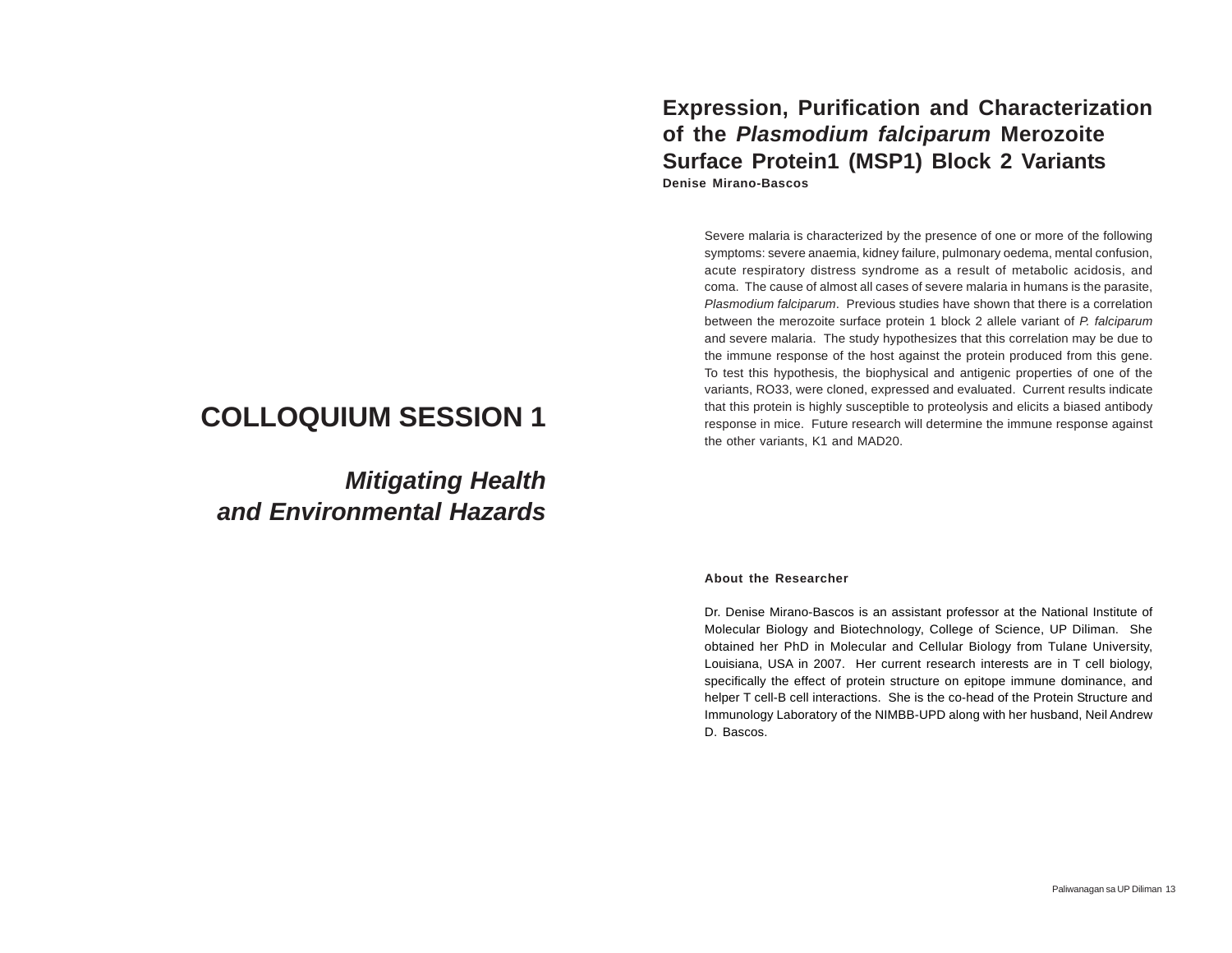### **Testing the Effectiveness of Coral Spat Seeding as Reef Restoration Tool Ronald D. Villanueva**

The worldwide decline of coral reefs due to natural and anthropogenic disturbances necessitates the development of techniques to restore damaged reefs. The potential use of sexually-derived coral propagules as a tool in coral reef restoration is currently being actively investigated. This study was conducted to determine growth and survivorship of juveniles of the reef-building coral *Acropora valida,* outplanted at a degraded reef. These juveniles were products of sexual propagation, i.e., involving coral spawning, gamete fertilization, larval rearing and settlement, and juvenile rearing, at an outdoor hatchery facility. Six-month old juvenile corals attached to rubble inserted into plastic masonry wall plugs ("tox") were outplanted to three experimental bommies at the Bolinao-Anda Reef Complex, northwestern Philippines. Cumulative survival of outplants was  $67.5 \pm 7.6\%$  during a study period of 183-190 days, with no apparent difference among bommies. The juveniles grew with a 37-fold increase in ecological volume – from 1.25  $\pm$  0.97 cm<sup>3</sup> (1.1  $\pm$  0.3 cm mean diameter) at outplantation to  $46.19 \pm 35.49$  cm<sup>3</sup> ( $3.8 \pm 1.1$  cm mean diameter) at approx. 6 mo. The results of this study substantiate the use of sexually-derived coral propagules for reef restoration. Cost analysis revealed sexually-produced corals to be more expensive than asexual counterparts. Further developments or refinements in the culture technology for sexually-derived corals for reef restoration are needed to enhance cost-effectiveness.

#### **About the Researcher**

Dr. Ronald D. Villanueva obtained his PhD in Marine Science from the Marine Science Institute (MSI), College of Science, UP Diliman in 2006. He was a postdoctoral fellow in a World Bank-Global Environment Facility funded project on coral reef restoration. He has published at least 10 papers in ISI-indexed journals on the topics coral reproduction and ecotoxicology, coral reef ecology and restoration in the past eight years. He is currently a research associate professor at MSI and the resident scientist and deputy director for the Bolinao Marine Laboratory.

## **Geometric Morphometrics, DNA Barcoding, Genetic Diversity, and Length-Weight Relationships of Sea Catfishes (***Siluriformes: Ariidae***) from Laguna de Bay, Philippines Jonas P. Quilang**

The sea catfishes *Arius dispar* and *A. manillensis* are commercially important fishery resources especially in the localities surrounding Laguna de Bay, the largest lake in the Philippines. The two species look very similar externally, but they can be distinguished by examining the tooth patch morphology on the palate. Within each species, however, there are variants of tooth patch morphology. Shape differences between *A. manillensis* and *A. dispar*, between populations and between variants within each species, were determined. Samples were obtained from Binangonan, Tanay and Calamba areas of Laguna de Bay. Shape differences between species, between morphs within species, and among specimens from the three sites were significant, but the groups were difficult to differentiate due to high overlaps in Canonical Variate Analysis (CVA) plots and low Mahalanobis distance-based correct classification percentages. DNA barcoding using the mitochondrial cytochrome c oxidase I (COI) gene sequence was done to determine if the species can be discriminated at the molecular level. Twenty-two sequences were generated: 14 for *A. manillensis* and eight for *A. dispar*. The neighbor-joining tree of the COI sequences using the Kimura 2-parameter model was not able to distinguish between the two species. The mean interspecific distance between these two species was not even higher than the intraspecific distance within each of them. The results obtained from DNA barcoding and geometric morphometrics could be attributed to possible introgression between the two species or to the possibility that *A. dispar* and *A. manillensis* are one and the same species.

Of the two species, *A. manillensis* is endemic to the country. Drastic reduction in population sizes of *A. manillensis* has been recorded in the past, which may have resulted in genetic bottleneck. The genetic diversity of *A. manillensis* was assessed using the mitochondrial DNA control region. Specimens were obtained from three localities along Laguna de Bay, namely, Binangonan (n=27), Tanay (n=29), and Calamba (n=30). Of the 86 DNA sequences generated, 22 distinct haplotypes were observed. The maximum likelihood tree and median-joining network showed little geographic separation among the haplotypes. The overall computed  $F_{ST}$  was 0.0144, indicating small genetic differentiation from the three localities sampled. Total haplotype diversity and nucleotide diversity among the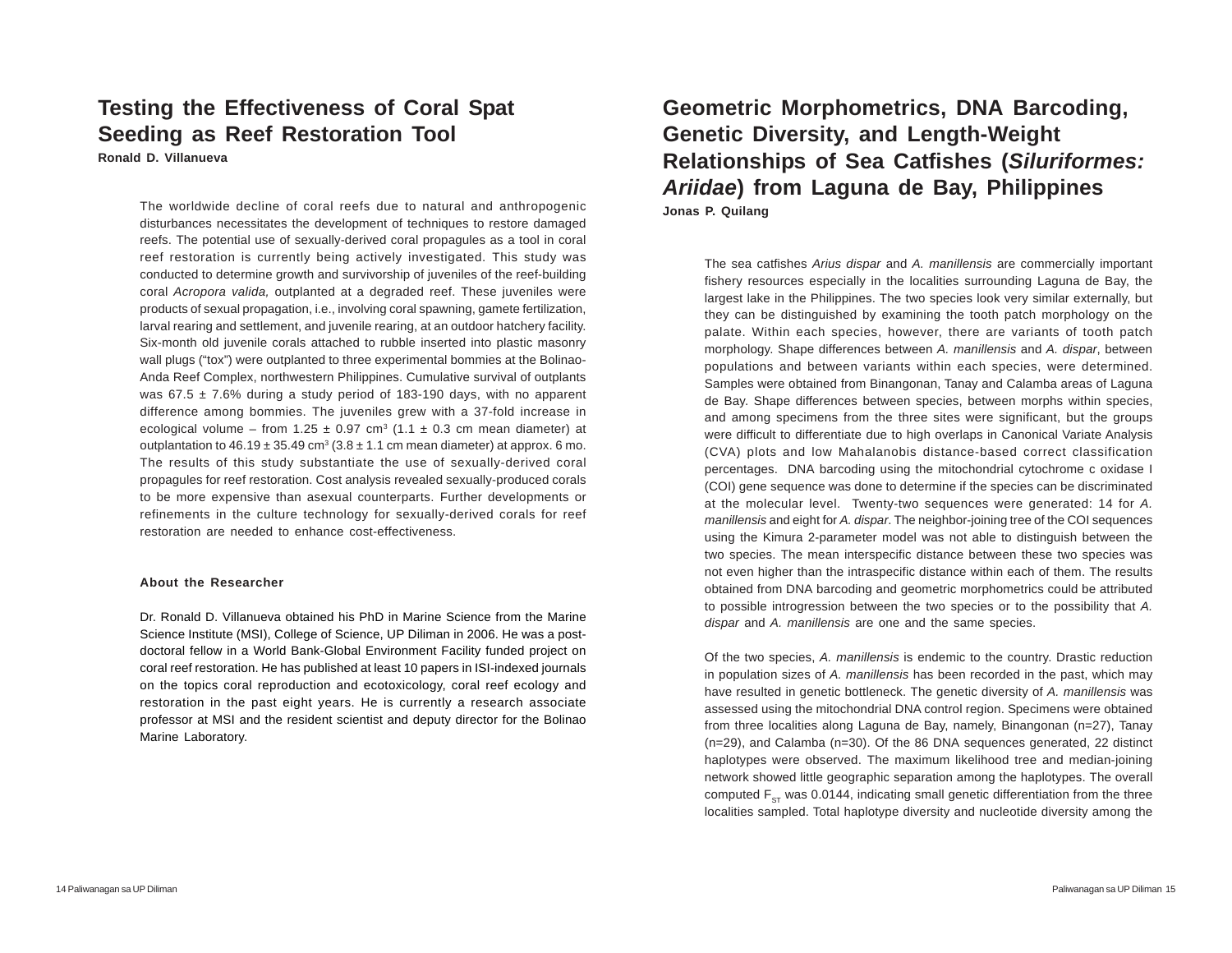specimens from the three sites were 0.775 and 0.013, respectively. The high haplotype diversity coupled with low nucleotide diversity observed in this study confirms that genetic bottleneck occurred in *A. manillensis*, which was followed by population expansion. For determining length-weight relationships, a total of 1,698 *A. dispar* (907 males and 791females) and 874 *A. manillensis* (230 males and 644 females) were collected beginning October 2009 until September 2010. For each of the two species, the regression parameter (b) ranged from 3.1 to 3.3 indicating positive allometric growth.

This study provides baseline information which can be used for the management and conservation of these economically important fishery resources.

#### **About the Researcher**

Dr. Jonas P. Quilang is an Assistant Professor at the UP Diliman Institute of Biology. He obtained his PhD in Biology from the UP Diliman in 2008. He is currently the head of the Genetics Academic Group and the Deputy Director for Research and Extension of the Institute of Biology. He has authored and coauthored 16 papers in 10 different international journals.

# **Structurally-controlled Landslides: Recent Examples from Guinsaugon and Little Kibungan, Philippines**

**Sandra G. Catane & Hillel B. Cabria**

Many recent landslide disasters in the Philippines occurred in geologically unstable areas commonly underlain by rocks transected by faults and joints. On 8 October 2009, at 10:30 pm (LST), Typhoon Parma dumped more than 700 mm of rainfall in a week in northern Luzon, triggering landslides in the mountainous provinces. The most fatal landslide, in Little Kibungan in La Trinidad Benguet Province, swept away 30 houses and killed about 150 people. The landslide occurred on steep slope underlain by weak pyroclastic breccias and sandstones, and traversed by a fault system.

In another site, the Philippine Fault Zone (PFZ) appears to have a major control for landslides in Southern Leyte. It produced the steep slopes (60-90%) along Mt. Can-abag which has been the site of active landslides. Indeed, a disastrous landslide on 17 February 2006 that buried the entire village of Guinsaugon was initiated along a fault plane associated with the PFZ.

Both regional scale assessment and field engineering geologic mapping conducted on the two recent landslide areas revealed the importance of secondary geologic structures in making the sites susceptible to slope failure. Rapid regional assessment using topographic maps and DEM are in good agreement with fieldbased evaluation.

#### **About the Researchers**

Dr. Sandra G. Catane is a Professor in Geology at the National Institute of Geological Sciences (NIGS), UP Diliman. She obtained her PhD degree in Environmental Science in 1994 at the Graduate School of Science and Technology, Kobe University, Japan, where she specialized in geohazards, environmental geology and disaster risk management. As a faculty and researcher, she has published a number of papers in ISI-listed journals as well as international and local journals, and presented many papers in international and local scientific meetings. She served as the Deputy Director for Research and Development at NIGS (2005-2007) and is in the List of Experts on Geoengineering of the Geneva-based Intergovermental Panel on Climate Change (IPCC). She is the current head of the Engineering Geology Laboratory, NIGS.

Hillel B. Cabria obtained her BS and MS Geology degrees from the National Institute of Geological Sciences (NIGS), UP Diliman. Her MS thesis focused on landslide hazard assessment. Her research area of specialization is slope stability analysis using engineering geological methods. Her co-authored publications have been published in ISI-indexed journals and local newspapers. She is currently a senior geologist at the GEOS Inc., Quezon City.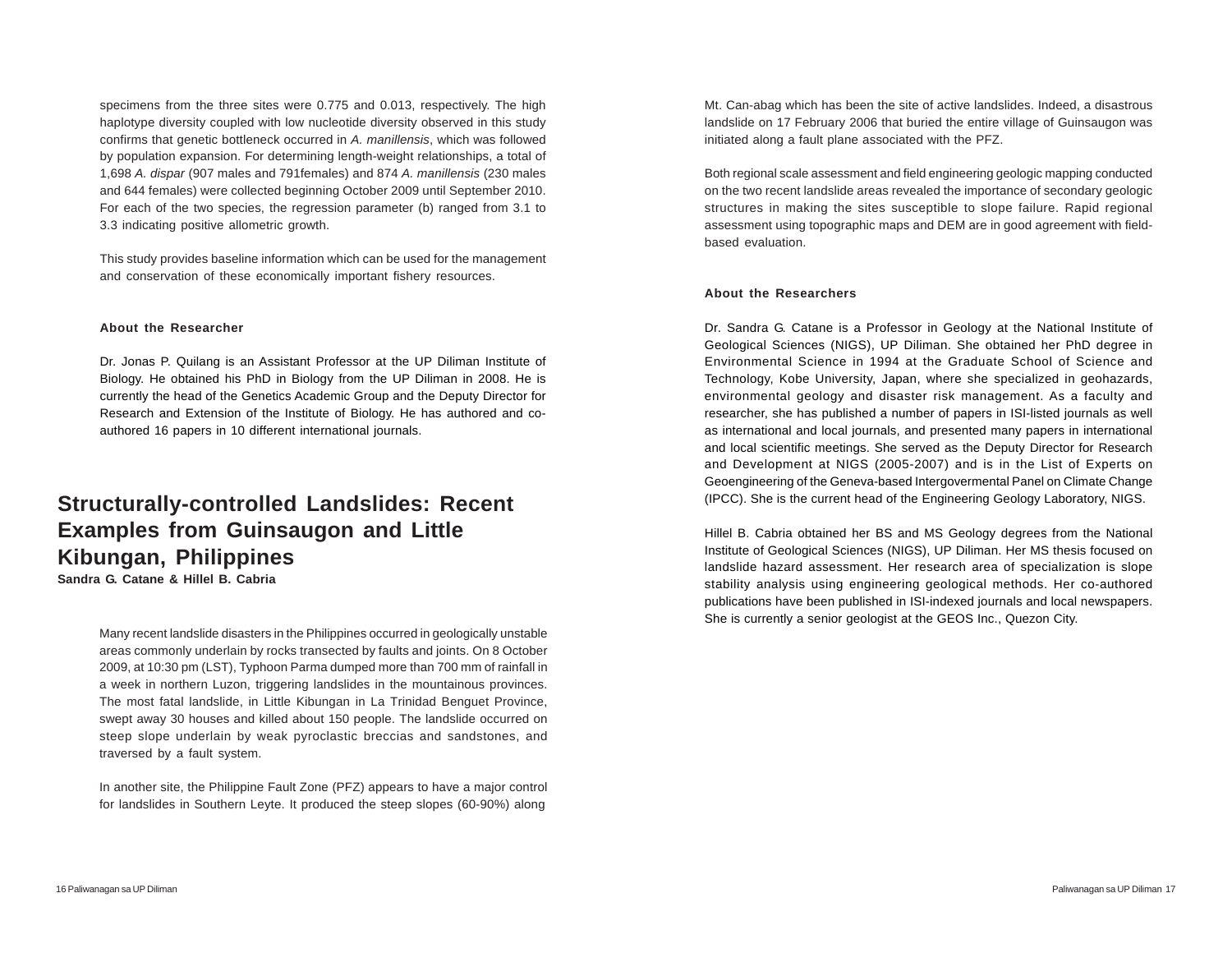# **COLLOQUIUM SESSION 2**

*Seeking New Perspectives, Pursuing Innovative Ideas*

# **The Excavation of the Old Town of San Juan, Batangas**

**Grace Barretto-Tesoro**

This project focuses on the development of the town of San Juan, Batangas. It involves the excavation of stone ruins in the old town and adjacent areas. This project is significant because San Juan is the first Spanish town that is archaeologically investigated. Artefacts recovered from the excavation are inventoried, analyzed, photographed, and curated. Interviews with locals were also conducted to gain insights on the original stone structures. The goal is to understand the nature of these ruins, trace the development of the town, and examine the reasons for destruction.

#### **About the Researcher**

Dr. Grace Barretto-Tesoro is an Associate Professor and currently Deputy Director at the UP-Archaeological Studies Program. She has been conducting archaeological studies in Southern Luzon since 2003.

### **Wittgenstein's Misunderstood Religious Thought Earl Stanley B. Fronda**

Ludwig Wittgenstein's religious thought and its derivative, the Wittgensteinian philosophy of religion, are criticised for their alleged unorthodoxy—i.e. they are said to be advocating fideism, or non-realism, or even crypto-atheism. However, these criticisms largely stem from a misunderstanding borne of a difference in discursive culture within Christendom. There is not just a disagreement, but a conceptual dissonance, between, on the one hand, the Wittgenstein and the Wittgensteinians, and on the other hand, their philosophical theist critics. This conceptual dissonance is a residue of the traditional conceptual divide between (if one may put it) the creed-oriented Western Christendom and the apophaticoriented Eastern Christendom, and of the overlooking of the apophatic thought of (the pre-Thomist) Thomas Aquinas. The critics proceed from the Western Christian discursive culture; yet it so happens that the religious thought of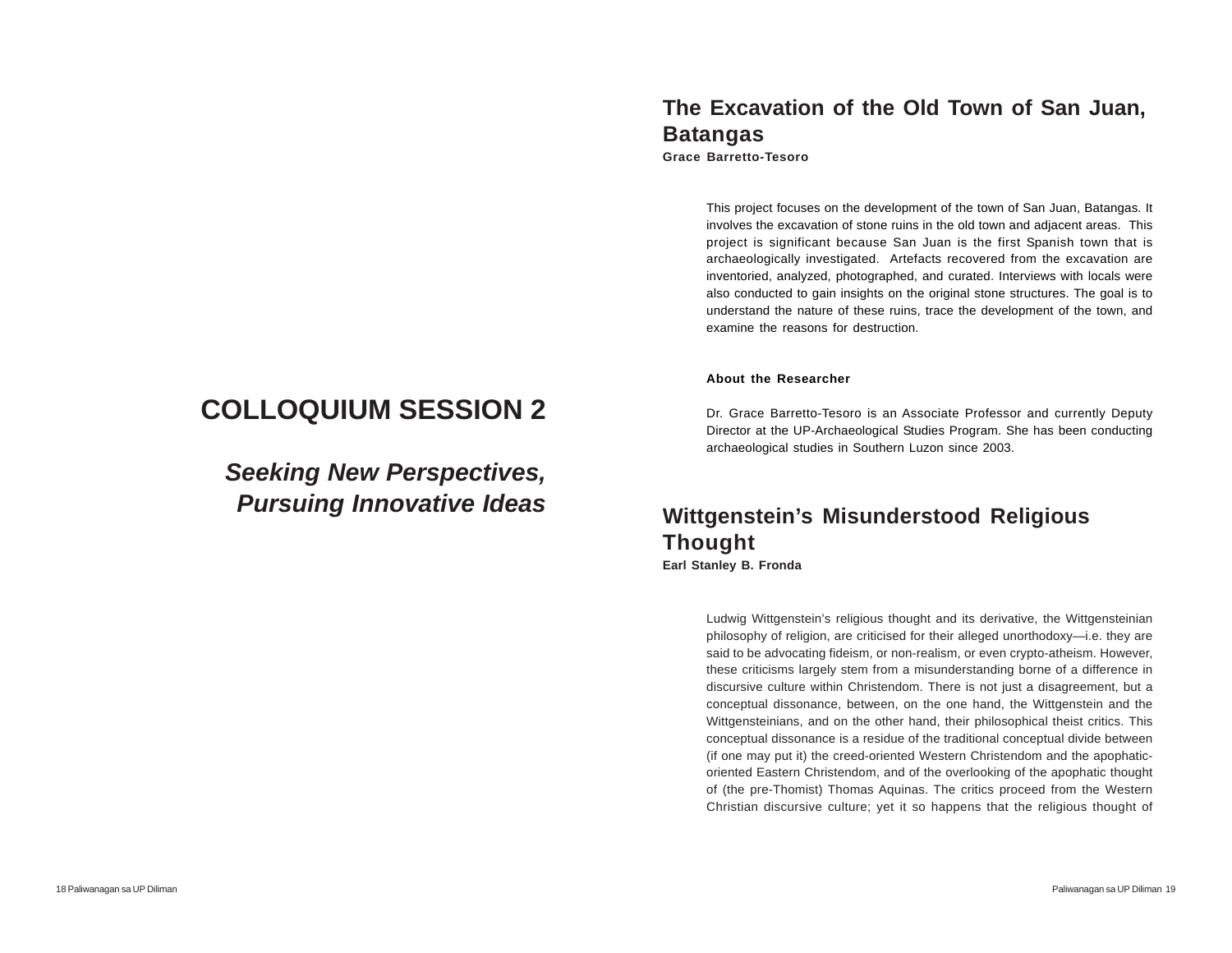Wittgenstein (and, after him, D Z Phillips) shares theological affinity with the apophatic tradition, a tradition that the critics seem to have not given sufficient cognizance. Wittgensteinian philosophy of religion, however one dislikes it, is in good theological company within Christendom. If the critics should call Wittgensteinian philosophy of religion "unorthodox" for what it is, then they may as well call the Orthodox faith, Thomas Aquinas, and the Pseudo-Dionysius "unorthodox".

#### **About the Researcher**

Dr. Earl Stanley B. Fronda is an Associate Professor at the Department of Philosophy, College of Social Sciences and Philosophy, UP Diliman. He specializes in the philosophy of religion, with special interest in Wittgensteinian philosophy of religion, apophatic theology, and the science-and-religion relationships.

## **Generation of Recombinant Integrin Subunit Fusion Proteins for Biophysical Analysis**

**Neil Andrew D. Bascos**

Integrins provide the principal means for cellular attachment to the extracellular matrix (ECM)<sup>1</sup>. Integrins are made up of subunits that associate as heterodimers on the cell surface<sup>2</sup>. The binding of integrin heterodimers to ECM ligands provide attachment to the ECM as well signals for intracellular processes, thereby "integrating" the intracellular and extracellular environments. The formation of different integrin heterodimer combinations results in different affinities for several ligands as well as variations in intercellular processes signaled<sup>1</sup>. Studies have correlated the formation of different integrin heterodimers with the multiple stages of cancer progression<sup>3,4</sup>. The predominance of particular heterodimer pairs can be attributed to the varied interaction sites and binding affinities between the different monomer subunits. Modulation of these traits may serve as a means of controlling the integrin heterodimer populations expressed in a given cell, thereby providing possible applications in cancer therapy. Recombinant protein generation allows the synthesis of these integrin subunits at the millimolar levels required for biophysical analysis.

This study was aimed at generating recombinant integrin subunit proteins for the biophysical analysis of integrin heterodimer formation. Successful amplification of the desired integrin subunits (á2,á3, áV, â1, and â3) was followed by insertion of the amplicons into the pPICZá plasmid and integration into the genome of *P. pastoris* for expression. In addition, plasmids for the expression of the recombinant integrin subunits were generated and transformed into appropriate cultures. The generation of the expression plasmids for the functional domains of the integrin á3 subunit and the integrin â1 subunit were confirmed by sequence analysis. The successful transformation of several bacterial and yeast cultures was confirmed through PCR colony screening. The expression and purification of a recombinant integrin beta 1 subunit functional domain were confirmed with Western blot analysis. Conditions for the expression and purification of other integrin subunits are currently being optimized.

#### **References:**

1 Giancotti, FG. and Ruoslahti, ER. **Integrin Signalling**.*Science*. 1999.285:1028– 1032.

2 Xiong, JP; Stehle, T; Diefenbach, B; Zhang, R; Dunker, R; Scott, D; Joachimiak, A; Goodman, S; and Arnaout, MA. **Crystal Structure of the Extracellular Segment of Integrin á<sub>v</sub>â**<sub>3</sub>. Science. 2001. 294:339-345.

3 Shimizu, H; Koyama, N; Asada, M; and Yoshimatsu, K. **Aberrant expression of integrin and erbB subunits in breast cancer cell lines**. *International Journal of Oncology.* 2002. 21:1073-1079.

4 Edlund, M; Miyamoto, T; Sikes, R; Ogle, R; Laurie, GW; Farach-Carson, MC; Otey, CA; Zhau, HE; and Chung, LWK. **Integrin Expression and Usage by Prostate Cancer Cell lines on Laminin Substrata**. *Cell Growth & Differentiatiion.* 2001. 12:99-107.

5Wu, S and Letchworth, GJ. 2004. **High efficiency transformation by electroporation of** *Pichiapastoris* **pretreated with lithium acetate and dithiothreitol.** *BioTechniques*. 36(1): 152-154.

6 Ausubel, FM; Brent, R; Kingston, RE; Moore, DD; Seidman, JG; Smith, JA; and Struhl, K (Eds.). 1997. **Short protocols in molecular biology.** (3rd Ed.). New York, NY: John Wiley & Sons, Inc.

7 Invitrogen™. 1999. Multi-copy *Pichia*expression kit, version E. Carlsbad, CA, USA.

8Sambrook, J and Russell, DW. 2001, *Molecular cloning: A laboratory manual***.** (3rd Ed.). New York, NY: Cold Spring Harbor Laboratory Press.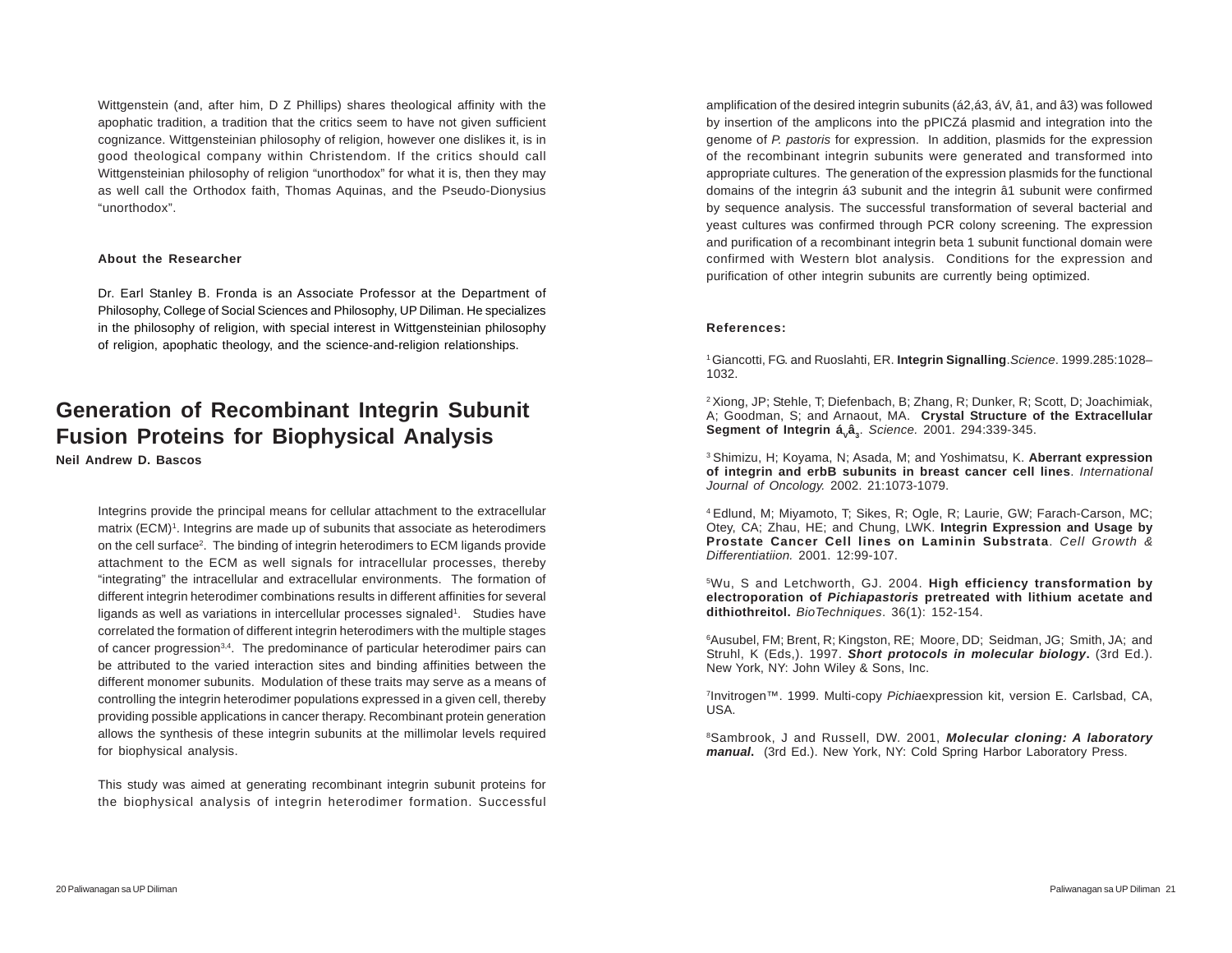#### **About the Researcher**

Dr. Neil Andrew D. Bascos is an alumnus of the Molecular Biology and Biotechnology Program (1999) of UP Diliman. He completed his graduate studies at Tulane University in New Orleans, where he trained in the use of NMR to study the structural requirements for the function of a molecular chaperone machine. He currently co-heads the Protein Structure and Immunology Laboratory at the National Institute of Molecular Biology and Biotechnology – UP Diliman with his wife, Denise.

# **Primal-Dual Active Set Methods with Central Tendencies in the Inactive Set**

**Marrick C. Neri**

Blocky images are better reconstructed using the total variation model designed by Rudin, Osher, and Fatemi (ROF) [4]:

$$
\min_{u} \frac{1}{2} \int_{\Omega} (u - d)^2 + \alpha \int_{\Omega} |\nabla u| \ dx.
$$
 (1)

This model is especially suitable for removing Gaussian noise. For images with impulse noise or outliers, the more suitable model is the total variation model with L1 fidelity term [1]:

$$
\min_{u} \int_{\Omega} |u - d| + \alpha \int_{\Omega} |\nabla u| \ dx.
$$
 (2)

Recent approaches to solve regularized versions of these variation models employ the primal-dual active set (PDAS) approach (see [2, 3]). In this paper, we consider reconstructing noisy blocky images using modified heuristic versions of PDAS methods. We propose to assign statistical central measures as pixel values in inactive sets, or sets of pixels of low contrast, of the decomposed imaged domain. Specifically, the mean is the assigned value for the L2 ROF model-based PDAS method, and the median for the L1 model-based PDAS method. These approaches lead to new heuristic methods that incorporate the robustness of the PDAS approach and the potential cost-reducing scheme of the central measure assignment. Some nice features of the heuristic approach are: lessened computational cost due to fewer PDEs to solve, edge sharpness, and better

restoration of at image features. These observations are verified by numerical results. The proposed methods, however, only work for non-texture image reconstructions.

#### **References**

1Chan, T., Esedo\_glu, S.: Aspects of total variation regularized L1 function approximation. SIAM J. Appl. Math. 65(5), 1817-1837 (2005)

2 Dong, Y., Hintermuller, M., Neri, M.: An e\_cient primal-dual method for L1 TV image restoration SIAM J. Imaging Sci. 2(4), 1168-1189 (2009)

3Hintermuller, M., Stadler, G.: An infeasible primal-dual algorithm for total bounded variation based inf-convolution-type image restoration. SIAM J. Sci. Comput. 28(1), 1-23 (2006)

4Rudin, L., Osher, S., Fatemi, E.: Nonlinear total variation based noise removal algorithms. Physica D, 60, 259-268 (1992)

#### **About the Researcher**

Dr. Marrick C. Neri is an Assistant Professor at the Institute of Mathematics, UP Diliman (IM-UPD). His fields of research are in optimization and image processing. He has made contributions in denoising and in painting algorithms, as well as in decomposition approaches and metaheuristics in optimization. At present, Dr. Neri serves as deputy director for facilities and resources at IM-UPD.

### **Multigrid optimization schemes for solving control- and state-constrained elliptic optimal control problems Michelle C. Vallejos**

Multigrid schemes that solve control- and state-constrained elliptic optimal control problems discretized by finite differences are presented. A comparison is made between two multigrid methods, the collective smoothing multigrid (CSMG) and the multigrid for optimization (MGOPT) methods. To illustrate both techniques, we focus on minimization problems governed by elliptic partial differential equations.

#### **About the Researcher**

Dr. Michelle C. Vallejos is doing research on the numerical solution of optimal control problems. In particular, she is working on the development of multigrid methods for solving optimization problems governed by elliptic partial differential equations. These problems arise in many important application fields like fluid dynamics, shape optimization and mathematical imaging. She obtained her PhD degree from Austria and has continued doing research on multigrid methods through the research projects funded by the OVCRD.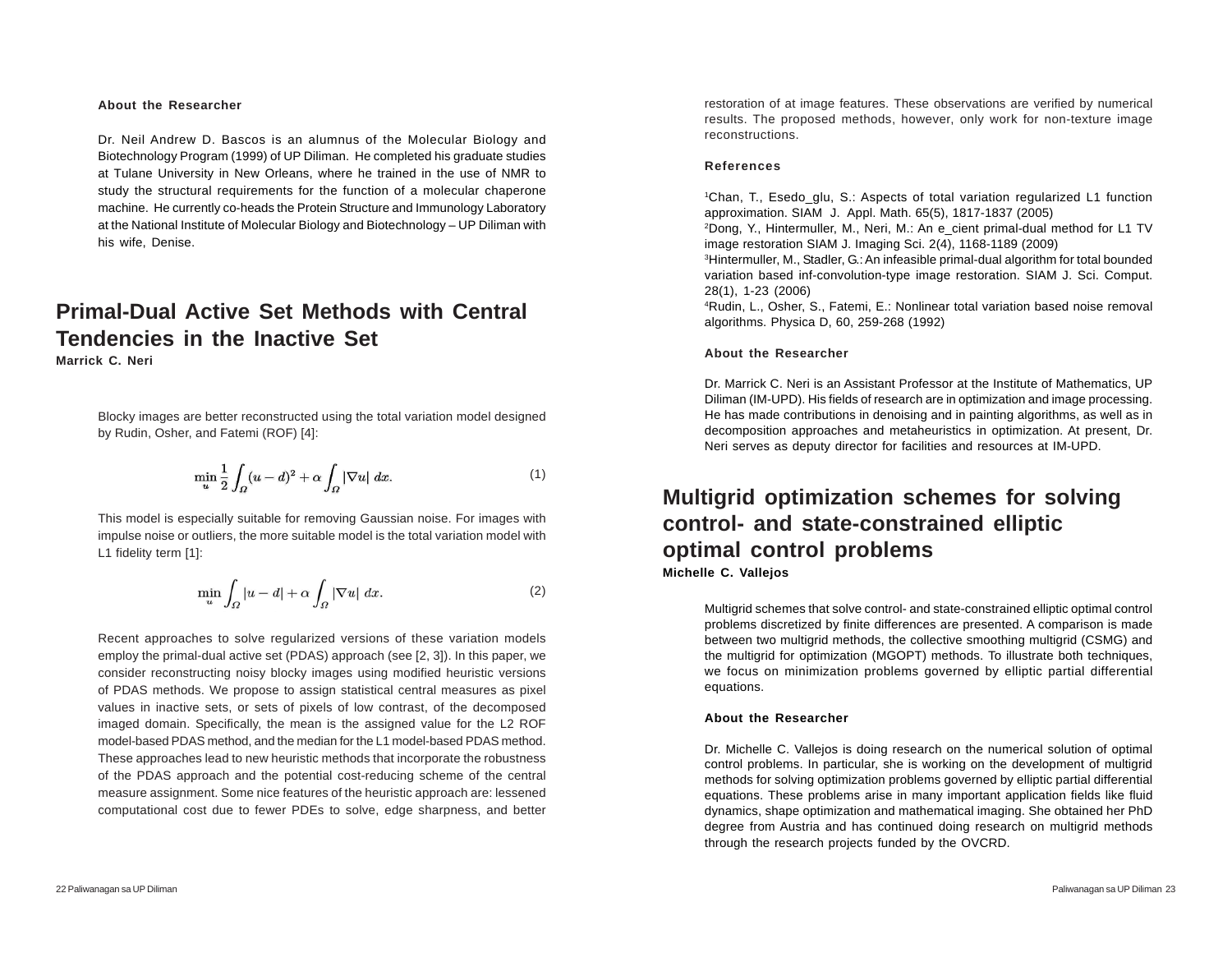# **COLLOQUIUM SESSION 3**

# *Delineating the Nuances of Philippine Politics and Governance*

### **A Cultural Biography of Overseas Contract Work: Migration, Narration, Standpoint Odine Maria M. de Guzman**

This paper traces the life trajectory of an overseas Filipino worker to examine the ways by which her direct experience of migration has not only set her political route but has also set her apart from the usual politician because of a particular standpoint. This standpoint, which I propose to be called an OFW standpoint, lends her entry into the political mainstream its transformative potential.

Taking off from the notion of the "everyday world as problematic" (Smith 1987) and using narrative and discourse analysis, I aim to read particular instances in the biographical narrative of a former OFW, Connie Bragas Regalado, to examine how these particular recorded instances in her everyday life could have forged a certain perspective, a standpoint. Reading the biographical narratives of Connie and the conditions of the social and work experiences of other women migrant domestic workers against the official account and policies on labor migration can reveal the process(es) under which Connie matured in her political work and under which conditions migrant domestic workers' activism remain, and/or discontinue to be, committed. Additionally, such an alternative angle of vision that which produces a certain standpoint, an OFW standpoint, in this case reveals the "realities" that may have been obscured in the vision of traditional politicians who craft the laws that impact on OFW lives.

This textual reading of a life is an attempt to make sense of an individual experience of labor migration in the context of the wider labor export program of the Philippines and contract labor flows in the Asian region. It illustrates the ways by which the country's labor migration policies have influenced the life course of a migrant worker: it plots the itinerary of a migrant worker, greatly influenced by government policies, and in the course of things, matured to become a political activist. This reading is also an attempt at capturing what C. Wright Mills had eloquently described as the "sociological imagination," the intersection of public issues and personal problems, of biography and history.

The study of individual, personal lives is part and parcel of history. Usually, biography is undertaken to have a critical understanding of the nation's great heroes and leaders. That biography has concentrated on the lives of the "great" people is not only the case but these "great" people had predominantly been men, too.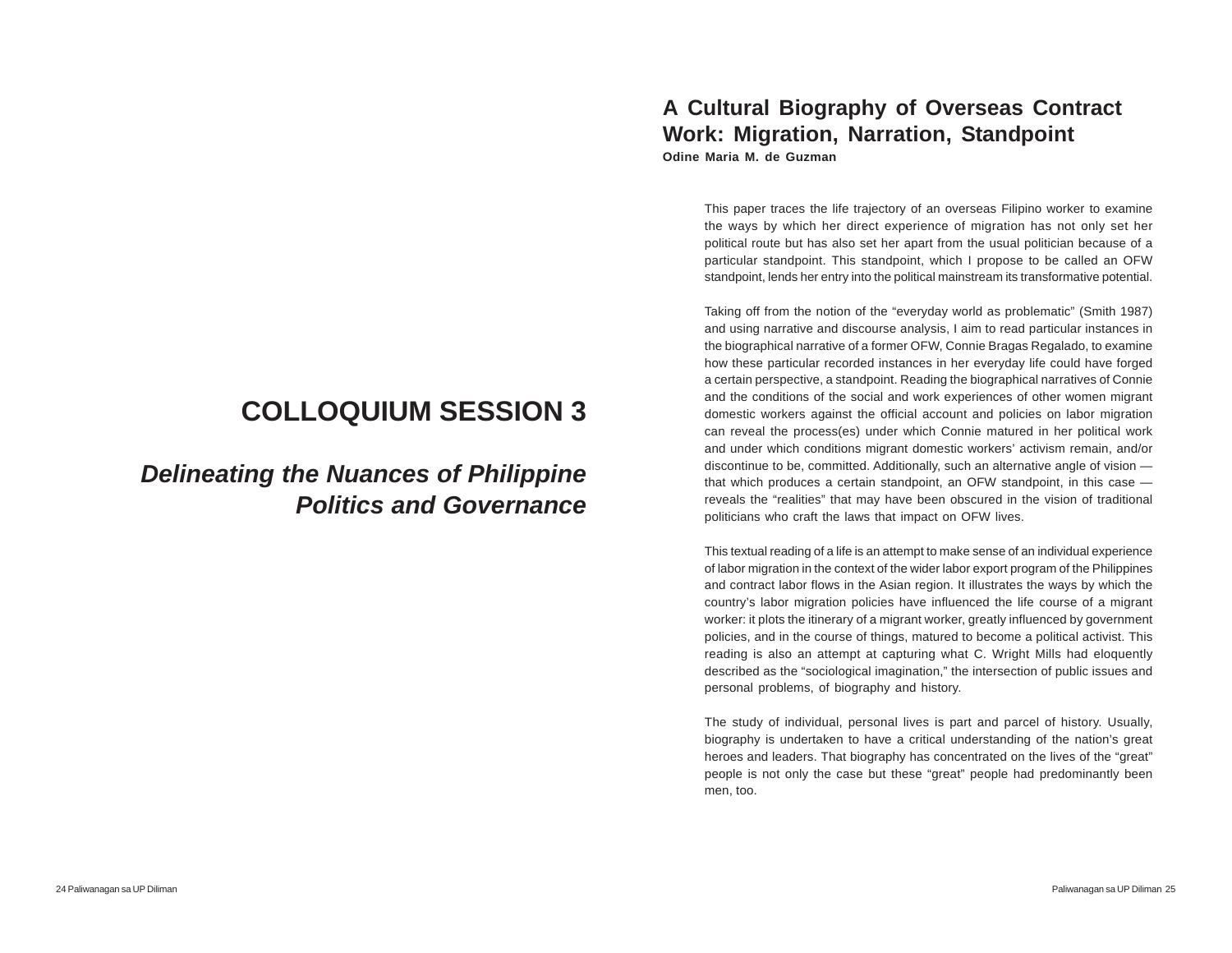The study of lives from a feminist perspective challenges many of the received assumptions of biography. It redirects attention to the study of women's everyday lives and underscores the fact that they live exceptional lives worthy of academic and literary attention.

This study takes on the feminist biographical perspective of *auto/biography*, an analytic tool, "concerned with epistemological matters: with issues and claims surrounding what is seen to be knowledge; and consequently [it illuminates the study of] 'lives' as a means of bringing into focus the relationship between individuals and social structure" (Stanley 2000). From this purview, the study of lives from the standpoint of the non-dominant offers the potential of "creating more inclusive, more human conception of social reality" (Personal Narratives Group 1989).

#### **About the Researcher**

Dr. Odine Maria M. de Guzman is an Associate Professor at the Department of English and Comparative Literature, UP Diliman. She is the editor of *From Saudi with Love: 100 Poems by OFWs* (UPD OVCRD, 2003) and *Body Politics: Essays on Cultural Representations of Women's Bodies* (UPCWS, 2002). Among her recent publications are chapters in: *The Family in Flux in Southeast Asia: Institution, Ideology, Practice* (Kyoto University Press and Silkworm Books, 2012), *Traveling-Nation Makers: Transnational Flows and Movements in the Making of Modern Southeast Asia* (Kyoto University Press and National University of Singapore Press, 2011), *Migration and Gender in Globalized Asia* (Hanul Academy, Seoul, 2011, translated to Korean). Her research interests include women's auto/biographical writing, Philippine feminist and gender studies, and OFW culture and discourse.

# **Framing the Population Debate: A Comparison of Source and News Frames in the Philippines**

**Clarissa C. David (***Project Leader),* **Jenna Mae A. Atun & Antonio GM La Vina**

This study compares frames constructed by two sides of the Philippine population management debate with media frames of the issue. Analysis was conducted through neural network analysis with the CatPac computer program. On the one hand, supporters of the policy use a 'development frame' which defines population as a problem borne out of people having large families; it is argued that unchecked population growth negatively impacts on development outcomes such as education and income. In the development frame, the proposed solution is to institute a population management policy that promotes family planning (contraceptive use) to help Filipinos achieve their desired family size. Opponents, on the other hand, use two frames, one which equates the policies with abortion, and another which argues that such policies will lead to a degradation of moral values. Results delineate the competing frames from both sides and show that the media frame reflects both views, but that the discourse is presented as conflict.

#### **About the Researchers**

Dr. Clarissa C. David is an Assistant Professor at the College of Mass Communication's Graduate Studies Department where she teaches research methods, public opinion, political communication, and communication theory. Her areas of research specialization include political communication, news framing, effects of news on political knowledge, and public opinion polling. She completed her PhD in Communication at the University of Pennsylvania and her research has appeared in a number of journals including the *Journal of Communication* and the *International Journal of Public Opinion Research*.

Jenna Mae A. Atun is a Master's degree candidate at the UP School of Economics and teaches communication at the Ateneo de Manila University Communication Arts Department. She was awarded the best undergraduate thesis by the Communication Research Department and graduated magna cum laude from UP College of Mass Communication.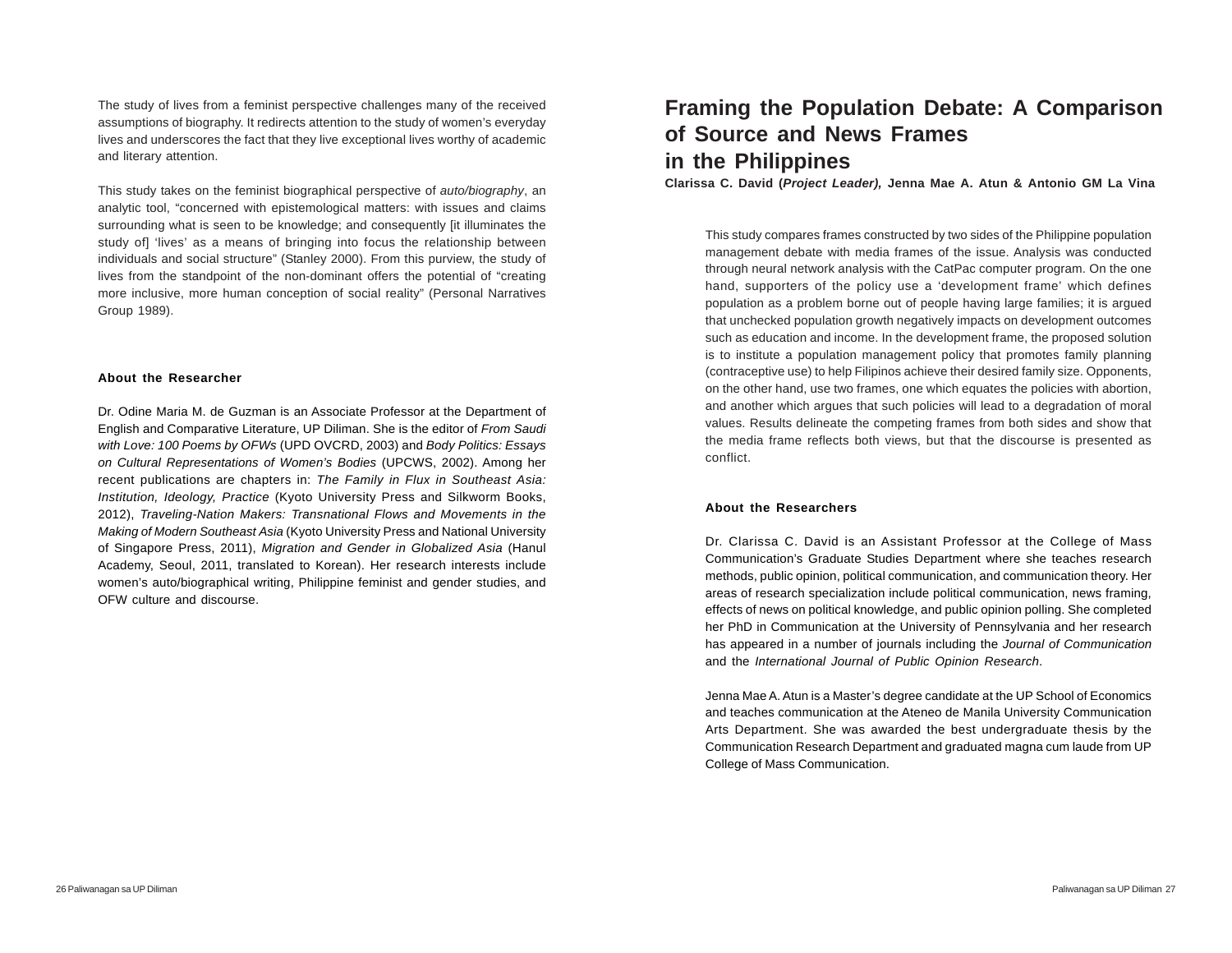Antonio GM La Vina is an environmental lawyer and currently Dean of the Ateneo School of Governance. He earned his JD from Yale University and served as Undersecretary for the Department of Environment and Natural Resources. In addition to environmental law, he also teaches Constitutional Law at UP and is constantly engaged in human rights and environmental activism.

## **A Study on the Institutionalization of People's Involvement in Disaster Management by LGUs in Two Barangays in Metro Manila Leticia S. Tojos**

This study sought to find out if people's involvement in disaster risk reduction and management (DRRM) has been institutionalized in the governance process in Santolan, Pasig and Tumana, Marikina. The areas explored were: the strategies used by local officials to elicit involvement; the structures and mechanisms set up; the nature and extent, as well as the strengths and limitations, of residents' participation in DRRM. The results aim to enhance the understanding of LGU officials about the many facets of sustaining the residents' active involvement in DRRM.

Participation of the residents had been viewed from the perspective of empowerment, wherein people are seen to be actively engaged in decision making and, together with elected officials, are visible in the structures set up to respond to and mitigate the effects of disasters in their own localities.

Results showed that, in practice, leadership in disaster programs and projects was mainly hierarchical and not shared. City executives conceptualized and disseminated legislations and programs/projects to the barangay officials for compliance who, in turn, involved the community as their workforce in the implementation of the said decisions. Participation of the residents was elicited mainly during actual disasters which is reflective of its reactive, one-shot and assistive nature.

Considering the centralized practice of governance in the two localities, it is important to note the two divergent viewpoints regarding the scope and level of community participation in DRRM. The prevailing perspective recognized the residents' support role in information dissemination, rescue operations and distribution of relief goods; maintenance of cleanliness and order in the evacuation centers; and in the rehabilitation of their communities during disasters. The other standpoint, espoused mainly by some key informants belonging to the LGU, NGOs and people's organizations and a significant number of residents, called for the community's active engagement in DRRM. Their representation in DRRM structures and processes should be visible. Their opinions and suggestions ought to be considered as well.

To strengthen and institutionalize the involvement of residents in DRRM, these recommendations were presented: 1) DRRM should be addressed from a holistic perspective. This means that local officials should address the other prevailing issues affecting the locality together with endeavors to make their communities safe and secure; 2) in institutionalizing the participation of the residents in the management of disaster related activities, their contribution should be visible from the barangay down to its smallest unit, the household; and 3) similar researches may be undertaken in the future to test out the models using the multivariate logistic regression with a bigger, randomly selected sample size.

#### **About the Researcher**

Dr. Leticia S. Tojos is a University Extension Specialist at the Research and Extension for Development Office of the College of Social Work and Community Development (REDO-CSWCD). She is also a member of the College Disaster Risk Reduction and Management (DRRM) Cluster.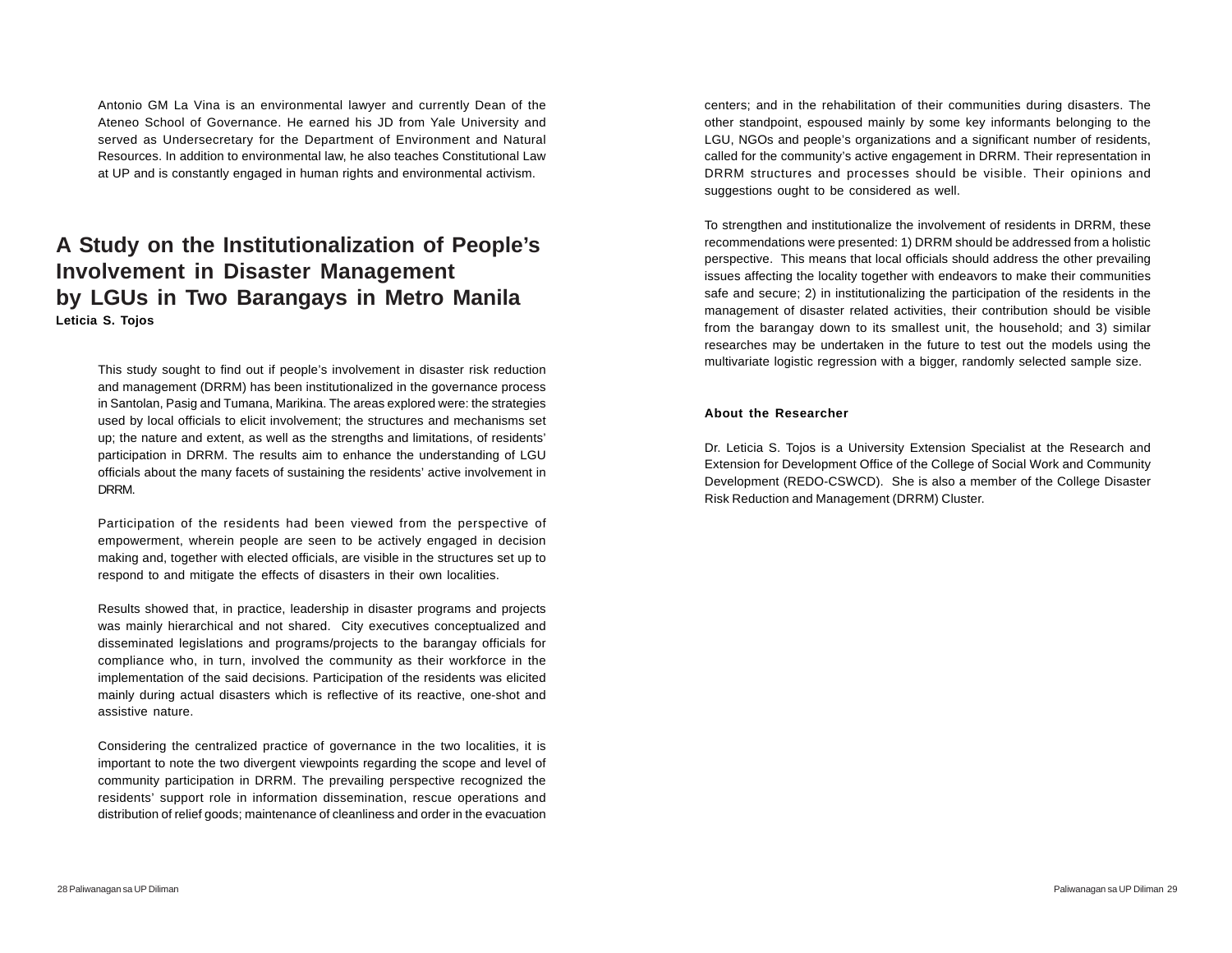# **COLLOQUIUM SESSION 4**

# *Promoting the Welfare of Children, Youth and Women*

**Detection of** *Angiostrongyluscantonensis* **and Other Nematodes in Metro Manila Populations of** *Achatina fulica* **Using the SSU rRNA Gene Ian Kendrich C. Fontanilla**

The rat lungworm, *Angiostrongyluscantonensis*, is a parasitic nematode of murid rodents, which can also infect humans and cause eosinophilic meningitis. Though not natural definitive hosts of the parasite, humans get accidentally infected by consumption or handling of infected intermediate hosts such as the Giant African Snail *Achatinafulica*. In this study, *A. fulica* individuals were sampled from twelve areas in Metro Manila to check for the presence of the nematode using the molecular marker SSU rRNA gene. Of the 365 snails, 61 were infected with nematodes. The SSU rRNA gene sequences of 226 nematodes were matched to eight distinct taxa, two of which were matched to named taxa: *Angiostrongyluscantonensis* and the dog hookworm *Ancylostomacaninum*. Majority of the nematodes examined (61.5%) were found to be *Angiostrongyluscantonensis*, although most were concentrated in just one area (Fairview, QC). On the other hand, *Ancylostomacaninum* was found in the most number of areas (4 out of 12). This is also the first time *A. caninum*was detected in *Achatinafulica*. The results of this study are a cause of concern for public health as both parasites could accidentally infect humans. Preliminary results from other parts of the Philippines are also presented.

#### **About the Researcher**

Dr. Ian Kendrich C. Fontanilla obtained his PhD at the University of Nottingham where he worked on the Giant African Snail, *Achatinafulica*, particularly its evolutionary history and its nematode parasites. He has been with the UP Diliman Institute of Biology since 1997 where he is also currently the Deputy Director for Academic Affairs.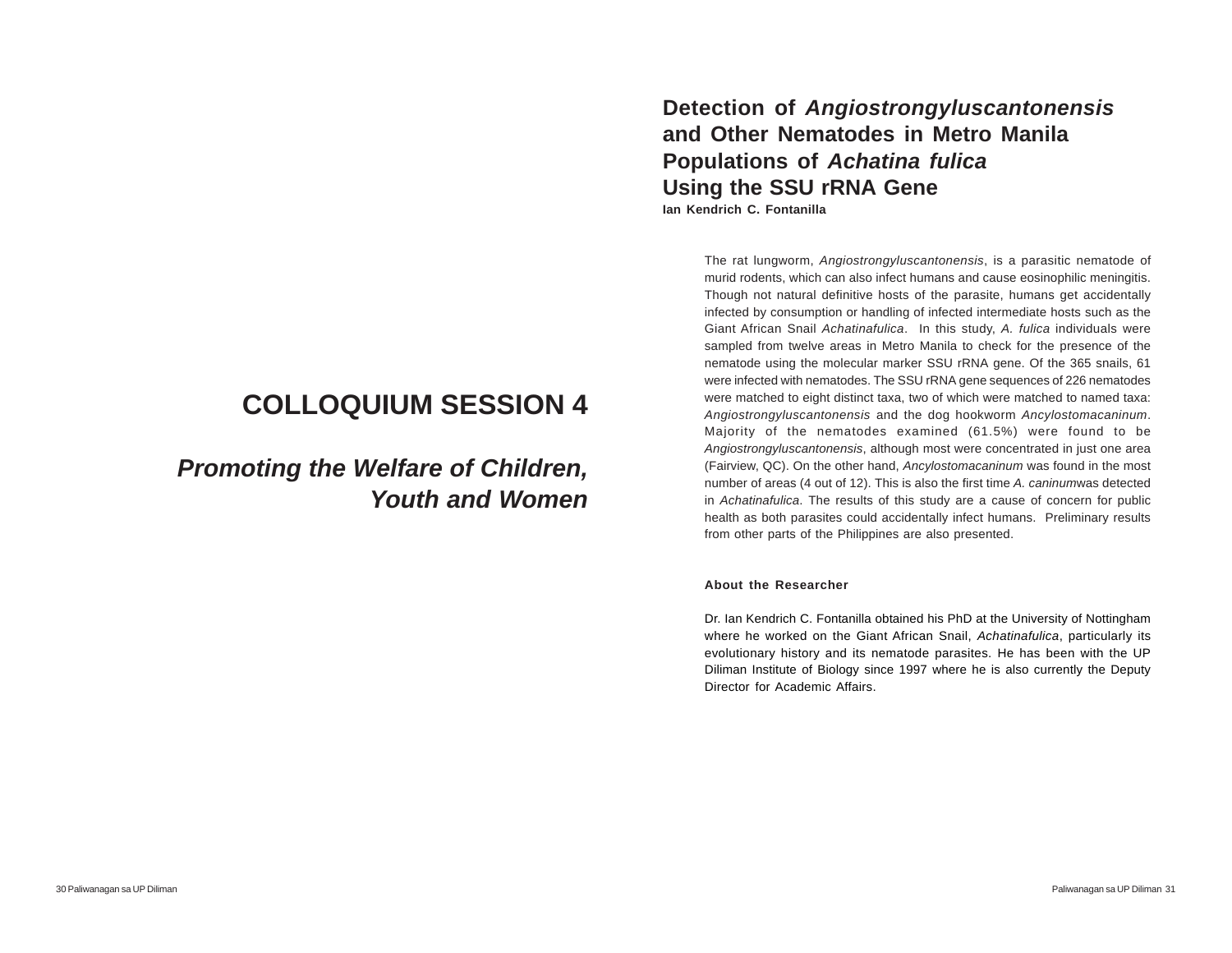## **Development of Class Management and Visualization System for Mobile Education Games**

**Rowel O. Atienza**

By incorporating educational games and other applications into the traditional classroom, technology-enhanced learning environments offer an alternative way of teaching that encourages students to learn new lessons in an engaging and enjoyable manner. And just as the traditional classroom needs a teacher to guide students to learning, the technology-enhanced learning environment also requires a teacher who will play a similar function but in a different learning setup. However, school teachers are less likely to adopt a new learning system if they find it confusing and difficult to manage.

Thus, the project team developed a software tool that enables teachers to supervise a technology-enhanced learning environment. The learning environment described in this project is composed of the teacher device and several student devices connected over a wireless network. Emphasis was put on the design of a user interface that is easy to use for teachers who are the expected endusers of this software tool.

#### **About the Researcher**

Dr. Rowel O. Atienza is an Associate Professor at the Electrical and Electronics Engineering Institute of UP Diliman's College of Engineering. He obtained his PhD degree from the Australian National University in 2008, MEng degree from the National University of Singapore in 1997, and BS Electrical Engineering degree from UP Diliman in 1993. His research areas of interest include human-machine interfaces, mobile computing, and information technology (IT) for education.

# **Y-STR DNA Analysis of 154 Female Child Sexual Assault Cases in the Philippines**

**Sheena Marie B. Maiquilla, Jazelyn M. Salvador, Gayvelline C. Calacal, Minerva S. Sagum** *(Presenting Author)***, Miriam Ruth M. Dalet, Frederick C. Delfin, Kristina A. Tabbada, Shiela Ann Edith L. Franco, Henry B. Perdigon, Bernadette J. Madrid, Merle P. Tan & Maria Corazon A. de Ungria**

There is a need to include DNA evidence as part of the routine litigation of sexual assault cases in the Philippines in order to accelerate the identification of the real perpetrators of abuse of child-victims and to prevent wrongful conviction of innocent persons. We evaluated the use of Y-STR DNA analysis in 154 child sexual assault cases referred by four Child Protection Units (CPUs) in the Philippines. These cases involved female child victims with age range from 2 to 18 years who had sought medical attention within 72 hours after the incident. In 130 cases, the child victims knew the alleged offenders and identified them during the interview with the social worker. There were reports of penile ejaculation in 68 child victims with varying reports of washing after contact. A total of 84 children admitted having wiped their genitalia prior to the collection of biological samples for DNA testing.

CPU Laboratory personnel examined vaginal smears in only 109 cases using a light microscope and reported 23 samples to be positive for sperm cells. Male DNA was detected in vaginal swab samples from 63 child victims using the PowerPlex® short tandem repeat of the Y chromosome (Y-STR) DNA multiplex system. We observed positive amplification at 11 Y-STR DNA markers consistent with a single male DNA profile in 39 cases. Twenty-eight of these full single Y-STR DNA profiles were found to be unique when searched in worldwide Y-STR DNA population databases (~40,000 haplotypes), eight haplotypes matchingFilipinos and/or Asian haplotypes and one Y-STR DNA profile only matching European, Caucasian, and Latin American haplotypes.

#### **About the Researchers**

The presenting author, Minerva S. Sagum, is a University Research Associate 1 at the DNA Analysis Laboratory of the Natural Sciences Research Institute, UP Diliman. She finished her BS Chemistry degree at Far Eastern University Manila and her Certificate Program for Secondary Education at the Assumption College Makati. She has co-authored papers on the use of forensic DNA technology published in local and international refereed journals. She has more than 20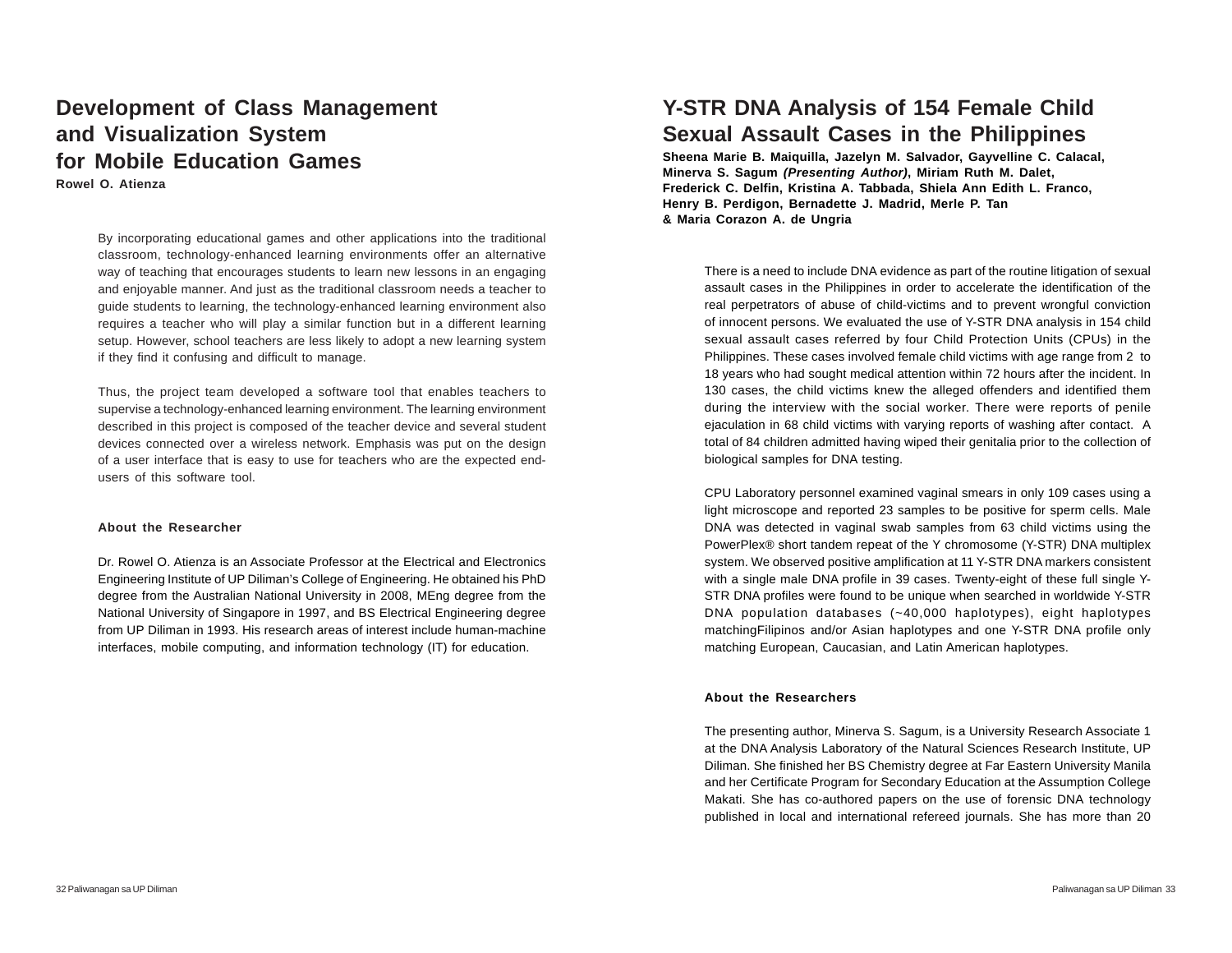papers presented in local and international symposia and conferences. She is involved in such projects as the Philippine Innocence Project, which assists the wrongfully convicted to seek justice through the use of DNA technology, and the DNA Prokids Philippines, a humanitarian initiative to use DNA in combating human trafficking.

Jazelyn M. Salvador, Gayvelline C. Calacal, Minerva S. Sagum, Miriam Ruth M. Dalet, Frederick C. Delfin and Maria Corazon A. de Ungria are affiliated with the DNA Analysis Laboratory, Natural Sciences Research Institute, Miranda Hall, UP Diliman.

Bernadette J. Madrid and Merle P. Tan are affiliated with the University of the Philippines Manila Child Protection Unit, Philippine General Hospital, and the Department of Pediatrics, College of Medicine, University of the Philippines Manila.

Sheena Marie B. Maiquilla, Kristina A. Tabbada, Shiela Ann Edith L. Franco and Henry B. Perdigon were formerly connected with University of the Philippines Natural Sciences Research Institute - DNA Analysis Laboratory.

### **Communication Variables that Influence the Job Retention and Attrition of Call Center Agents in Makati and Cebu Niel Kenneth F. Jamandre**

The Philippines is the leading Business Process Outsourcing (BPO) destination in Asia, according to the IBM Latest Global Locations Trend Annual Report. Call centers comprise 70 percent of the BPO operations. In the last quarter of 2010, the total number of Filipinos working in call centers was around 350,000 compared to 330,000 in India. BPO operations are mostly in Metro Manila, Makati, Ortigas, Alabang, and Quezon City. As Manila-based call centers experience talent saturation, companies have expanded operations in key cities and provinces in the Philippines.

This research analyzes communication factors that influence Filipino call center agents or Customer Service Representatives (CSRs) to stay in a company. It also aims to compare the job retention factors of CSRs who work in Metro Manila with those in Region 6. The study uses the Organizational Assimilation Theory by Fred Jablin as the theoretical framework, and the methods used to gather data were survey and focus group discussion. Interview data were then analyzed qualitatively. Survey data on communication variables were subjected to Factor Analysis, and comparisons across groups were assessed using t-test and ANOVA.

Findings show that there are significant relationships among the CSRs' intention to stay in the company and their communication skills, customer relationship, work environment, relationship with peers, and length of stay. CSRs in Region 6 also appear to have a higher probability of staying in a company compared to those who work in Metro Manila.

#### **About the Researcher**

Niel Kenneth F. Jamandre is an Assistant Professor of the Department of Speech Communication and Theater Arts, College of Arts and Letters, UP Diliman. His areas of specialization are organizational communication, intercultural communication, and mediated communication. His research interest is on the Business Process Outsourcing industry.

# **Support System of Female Managers in Philippine Quick Service Restaurants: A Follow-up Study**

**Lilibeth J. Baylosis (***Project Leader***) & Jennifer T. Bunagan**

This study aimed to validate and build upon the result of Baylosis' pilot study on the support system available to female managers in Philippine Quick Service Restaurants (QSR) and their perceived work/life balance. Thus, this study's hypotheses were formulated based on the findings of the pilot study.

In the Philippines, women and men have equal opportunity to education, and this has enabled the former to steadily outnumber the latter in occupying executive positions over the last five years (China Staff, 2007). It is estimated that 97 percent of the businesses in the Philippines have women in senior management positions (Brion in China Staff, 2007; Philippine Daily Inquirer, 2007).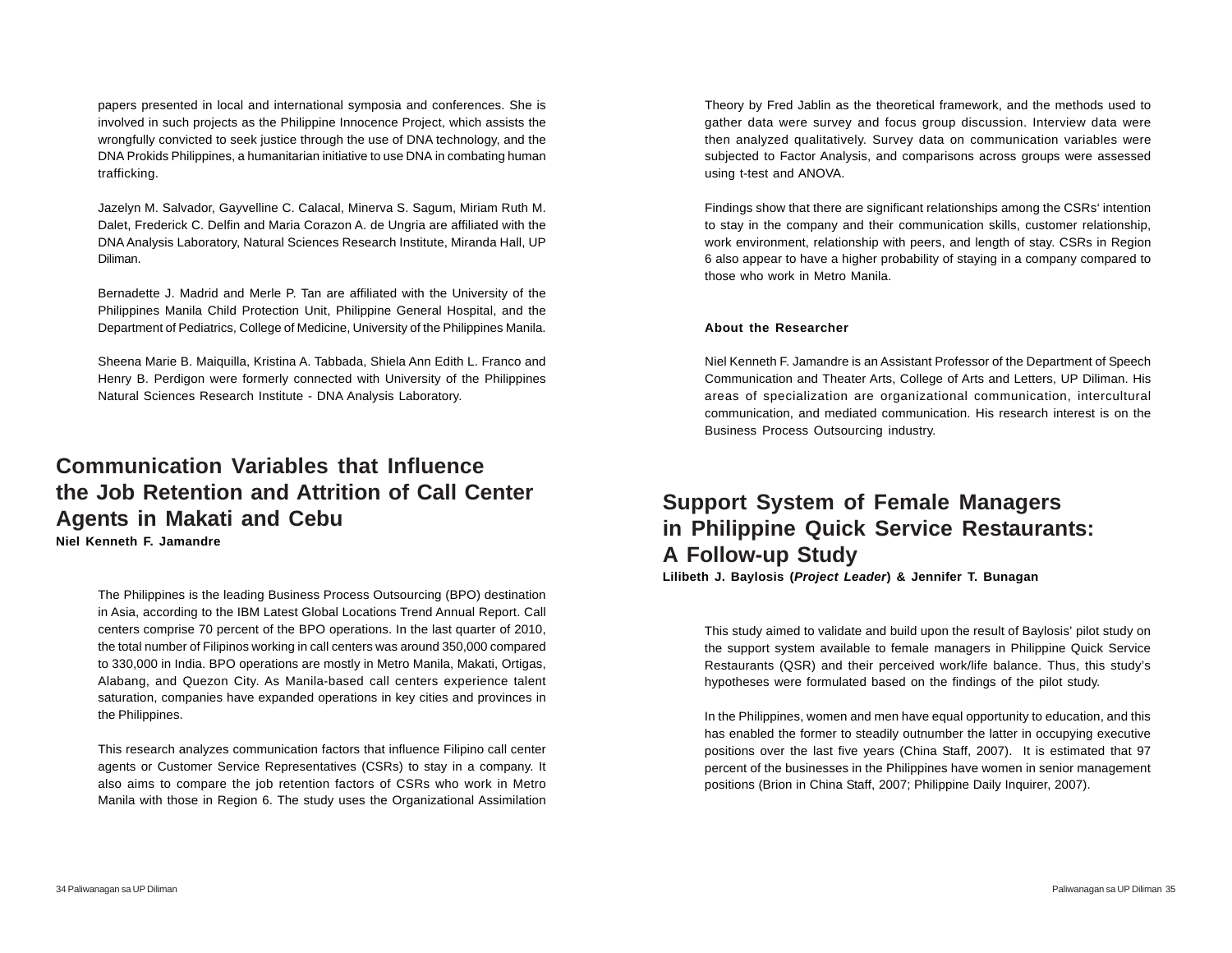Greenhaus and Beautel (1985) found that the multiple roles that individual employees assume (family, work, professional, recreational, church, club community) often create conflicting demands and expectations. Nonetheless, employees can perform well when they can share their problems and joys with others (Bower, 2009; Luthans, 1998; Susskind, 2007). If such support is lacking, the situation could be stressful and this could result in some health care costs (Luthans, 1998).

It is within this context that this study on the support system for female managers in quick service restaurants was undertaken. The study utilized the Competing Values Framework by Quinn and Rohrbaugh (1983) which has two dimensions of focus to achieve effectiveness: a) internal and external forces and b) flexibility and control. The internal forces include the support system from immediate family, friends, and paid house help of the female managers while the external forces include technology, the company, the superior and the subordinates. The research methodology included the conduct of surveys and in-depth interview of female managers from eighty four stores of the pioneer of the Asian-quick service restaurant.

In general, the respondents' claim that they gain support from both internal and external systems confirms the hypothesis that the female managers view their work life as balanced contrary to the findings of the Baylosis' pilot study in 2008.

#### **About the Researchers**

Assistant Professor Lilibeth J. Baylosis(UP BS HRA 1984 ,UP MBA 2002) is a full-time faculty of the Department of Hotel, Restaurant and Institution Management, College of Home Economics, UP Diliman. She was an exchange Professor for one year at Woosong University, South Korea. Her 27 years of food service work experience include managing a homegrown QSR here and overseas.

Jennifer T. Bunagan teaches quantity food production, nutrition in foodservice, cost control and culinary math at the Department of Culinary Nutrition Science, Woosong University, South Korea. She was a Senior Lecturer and Tearoom Supervisor of the College of Home Economics, University of the Philippines.

# **FEATURED CREATIONS & INVENTIONS UP Diliman Exhibition for the National Science &Technology Week 2012**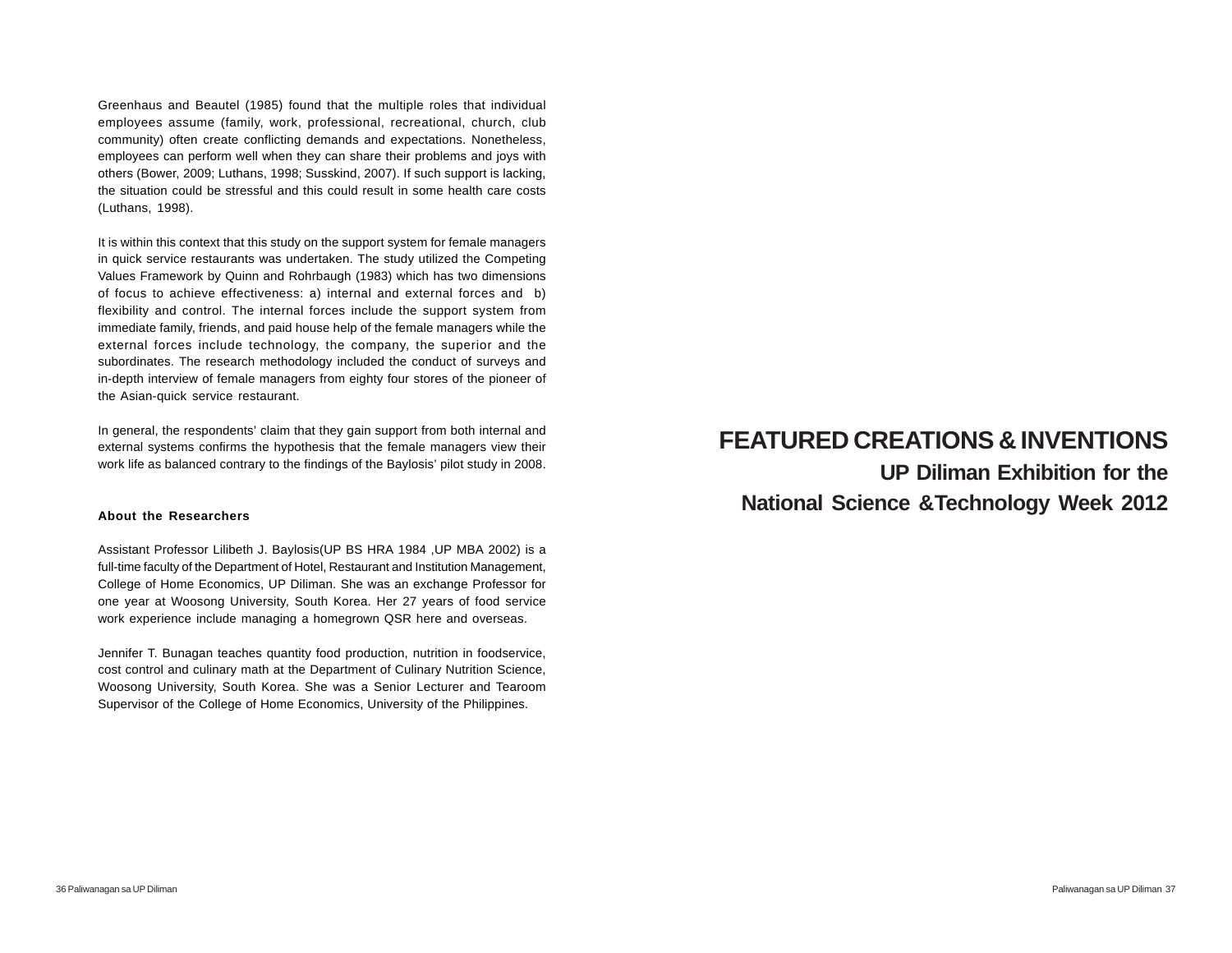# **The SOUL of the Internet**

**Joshua Arvin S. Lat, Kevin Charles V. Atienza & Rod Xavier R. Bondoc**

The SOUL System: Secure Online USB Login System makes user authentication to websites more secure by adding another requirement to the login and registration processes. Instead of having only a password to login, the user now needs both a password and a security token to login to a website. The security token is an ordinary hardware device such as smart phones, laptops, and USB flash drives that allow storage for photos and other files. There is no need to install any additional software in order to login to the user's accounts. The SOUL System SDK, which is available for Java, Python, and PHP, makes the integration of the SOUL System to any website very easy, fast, and flexible.

What makes the SOUL System much better than other authentication systems is that if any hacker manages to obtain the user's password but not the contents of the security token (or vice-versa), the hacker will still not be able to access the user's account. Obtaining both password and security token is difficult because of the complex hybrid cryptosystem that SOUL System's inventors have developed. SOUL System is thus designed as a secure, low-cost, portable and flexible two-factor authentication system.

The brainchild of three undergraduate UP Diliman Computer Science students, the SOUL System received the top prize in both the Kaspersky Asia Pacific & MEA Cup 2012 (Hong Kong) and Kaspersky International Cup 2012 (Netherlands) hosted by the leading internet security company, Kaspersky Labs.

#### **About the Researchers**

Joshua Arvin S. Lat (Project Leader) is an experienced Software Engineer / Web Developer at Deal Grocer. He recently graduated Magna Cum Laude from UP Diliman. He represented the team in both the Kaspersky Asia Pacific & MEA Cup 2012 and Kaspersky International Cup 2012.

Rod Xavier R. Bondoc is a Software Engineer at Lobang Club. A Cum Laude graduate of UP Diliman, his areas of expertise include web development and server administration.

Kevin Charles V. Atienza is a Software Engineer / Web Developer who graduated Summa Cum Laude from UP Diliman. His areas of expertise include web development and algorithms.

### **TraceIT: A Catalyst for Learning for Children with Special Needs Dana Elisa G. Nicolas, Rosemarie P. Manago & Adrian A. Angeles**

TraceIT is a computer-assisted instruction program developed to support children with special education needs (SEN) in improving their writing skills. A Computer-Assisted Instruction (CAI) program, TraceIT is an educational game that requires students to follow the correct strokes in writing the lowercase alphabet. In the process, the program also helps the students enhance their gross motor skills.

TraceIT teaches special education students to write in basic form and be able to write in, as much as possible, a precise manner. It also develops their phonetic awareness, letter formation and letter recognition through visuals and animation (tutorial) and auditory output of letter names. Using KinectTM technology, a student uses his/her hand and arm to trace in mid-air the letter shown on the screen. TraceIT allows the student to have a profile of his/her own in order to keep track of his/her progress and skill levels. As a means of measuring student progress, a timer is used in the background as the game runs; guidelines are observed to determine student's accuracy in writing.

This student project bagged the second prize in Microsoft Philippines' Imagine Cup 2012 Competition, Local Finals, Software Design Category. In addition, this project was accepted for presentation at the 4<sup>th</sup> International Conference on Applied Human Factors and Ergonomics 2012 (AHFE 2012) in California, USA.

#### **About the Researchers**

Dana Elisa G. Nicolas is currently a graduating student of the Department of Computer Science at UP Diliman. She is currently working as a web developer for the CloudTop Project of the Department of Science and Technology and the Department of Education. She also engages in free lance software development while finishing her undergraduate program at the University.

Rosemarie P. Manago graduated with a degree in Computer Science from UP Diliman. She is currently working freelance for software development projects.

Adrian A. Angeles is a faculty member of the Department of Computer Science of UP Diliman's College of Engineering.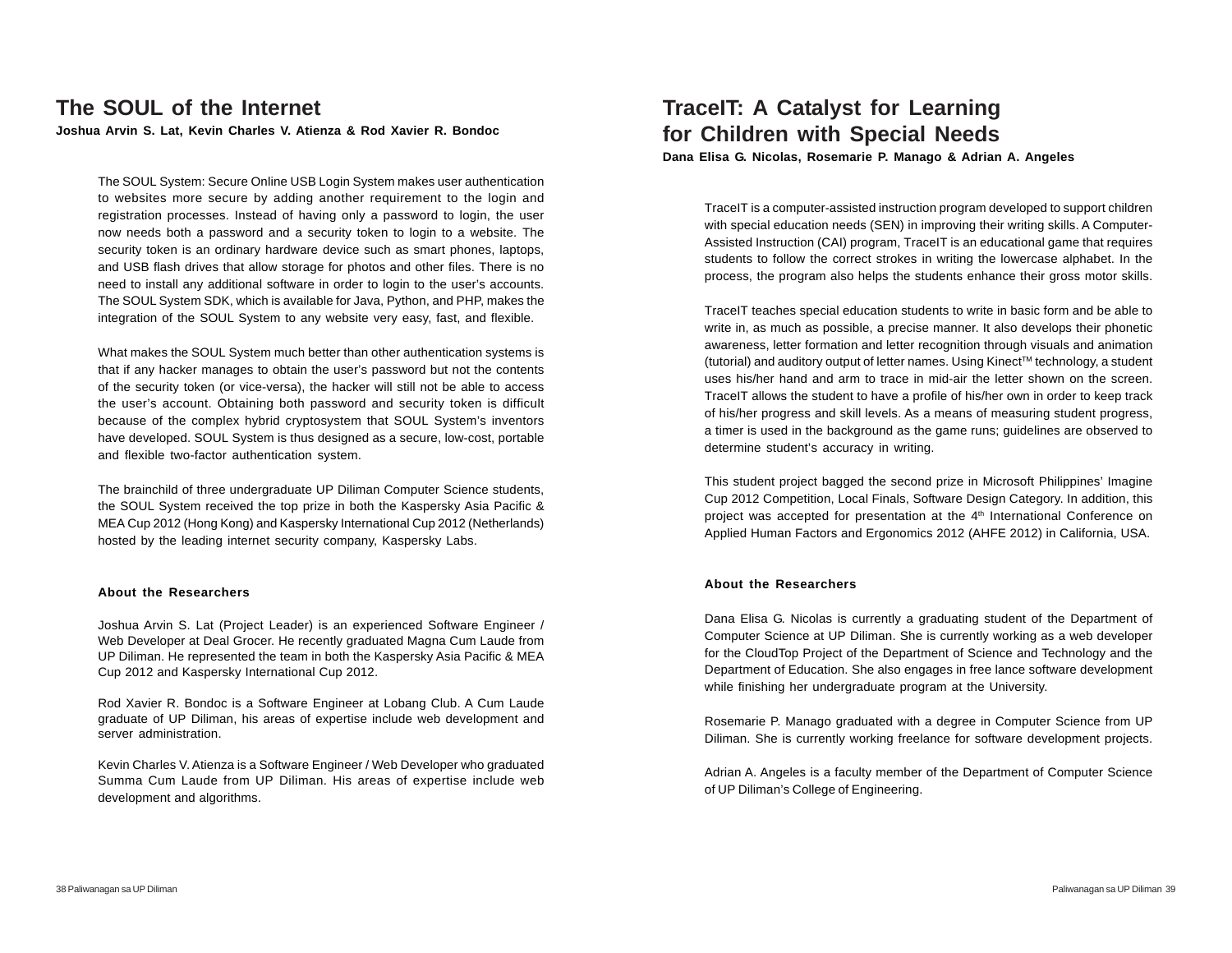### **Underwater Pharmaceuticals**

**Cynthia P. Saloma**

The toxoglossate superfamily of venomous snails is composed of the *Conidae, Terebridae* and *Turridae* families. The family *Turridae* is the most abundant in terms of species richness, comprising more than 90% of the biodiversity of all venomous snails. Turrids use a cocktail of short, neuroactive peptides in their venom to stun their prey or to protect themselves from possible predators. They use their spearlike teeth, called the radula, to capture their prey. Researchers from the National Institute of Molecular Biology and Biotechnology (NIMBB) in UP Diliman together with collaborators from the Marine Science Institute (MSI), study the venom duct of these snails to isolate their toxin genes. The scientific framework of hunting for novel toxin genes is by identifying mRNA transcript sequences from the turrid venom ducts, either by cDNA library screening or by transcriptome sequencing. The venom duct transcriptome is a collection of mRNAs produced by this organ, and it holds the key for identifying and isolating various genes coding for neuroactive peptides that could be potential drugs to soothe pain, cure epilepsy, calm tremors or manage hyperactive behavior. Turrids, therefore, could be an important source of bioactive drugs that could be harnessed from the natural bounty of Philippine marine life.

So far, NIMBB and MSI researchers under the PharmaSeas Drug Discovery Program, which received generous support from PCAMMRD-DOST, have identified numerous novel putative toxin genes from sea snails. The researchers take advantage of the observation that neuroactive peptides from venomous marine snails follow specific cysteine patterns and precursor regions. They are now busy cloning and expressing candidate genes to test the activity of the peptides they encode in model organisms.

#### **About the Researcher**

Professor Cynthia P. Saloma, PhD is the Director of the National Institute of Molecular Biology and Biotechnology in UP Diliman and concurrently the Principal Investigator and Head of the Laboratory of Molecular and Cell Biology in the same Institute. Dr. Saloma is also the Program Director for the Philippine Genome Center's (PGC) DNA Sequencing Core Facility (DSCF) of the UP System, and the outgoing President of Outstanding Young Scientists' Inc. of the Philippine Academy of Young Scientists, National Academy of Science and Technology Philippines. She pursued her PhD in Physiology at Osaka University. Her research interests are developmental biology and neurology.

### **Light for Data Storage: Increasing the Fidelity of Holograms Percival F. Almoro**

Holography is an optical method for storing and reconstructing data such as object waves. To record a hologram on film or digital camera sensor, an object wave is combined with a reference wave. Reconstructing the object wave is then carried out by illuminating the hologram in a specific way, producing a diffracted wave that is an exact replica of the original object wave.

Holograms can also be used in the optical inspection of sub-surface defects for material testing. Scientists at the National Institute of Physics (NIP) of UP Diliman have developed a fringe processing technique that makes it easier to characterize even minute sample defects [Catalan and Almoro, 2012].

Traditional holography involves the use of a reference wave that makes the traditional methods sensitive to vibrations resulting in phase errors. NIP scientists, in cooperation with international research partners, have developed a novel reconstruction method called deterministic speckle phase retrieval [Almoro, et al., 2012]. The method does not use a reference wave, making the setup simpler and robust against disturbances.

#### **Publications**

[1] Catalan F.C.I., Maallo A.M.S. and P.F. Almoro, "Fringe analysis and enhanced characterization of sub-surface defects using fringe-shifted shearograms," Optics Communications, (*in press*, 2012)

[2] P. F. Almoro, L. Waller, M. Agour, et al., "Enhanced deterministic phase retrieval using a partially developed speckle field," Optics Letters 37 (11), 2088-2090 (2012)

#### **About the Researcher**

Dr. Percival F. Almoro is an Associate Professor at the National Institute of Physics (NIP) in UP Diliman and the Program Coordinator of the NIP's Photonics Research Group. He obtained his PhD in Physics in 2004 from the University of the Philippines and has authored and co-authored 21 papers that were published in different ISI journals and presented in several International Conference Proceedings. Physics, optics, lasers, holography, speckles, interferometry, phase retrieval, coherent metrology are among his research interests.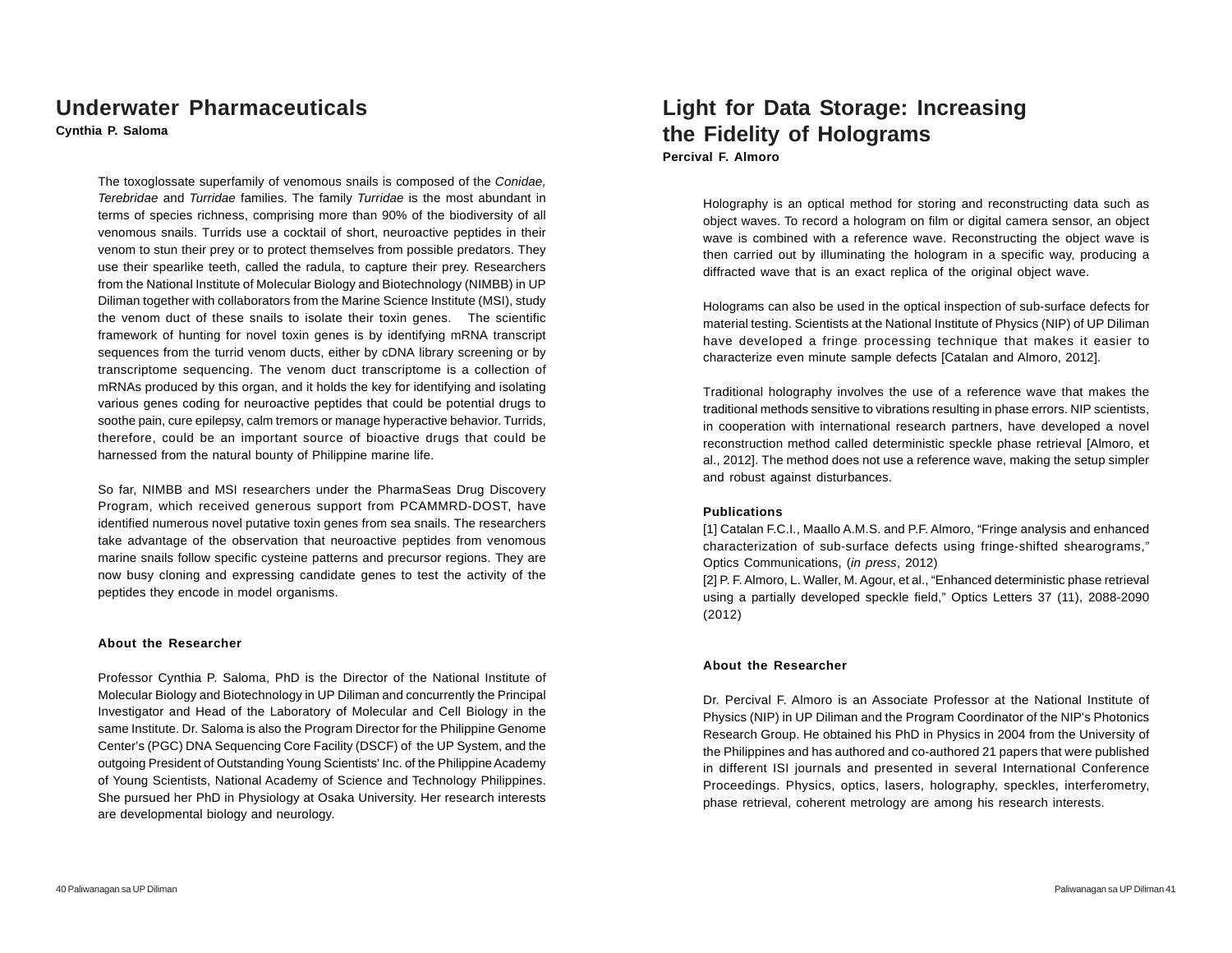### **A Leap Forward for Science: Learning while Playing Rowel O. Atienza**

Students today are growing up with a natural affinity for video games as well as an open acceptance for new gadgets and technology. This has prompted the LEAP (Learning while Playing) Project to launch researches aimed at creating synergy between technology, education and gaming. Composed of undergraduate students, software programmers, education specialists, graphic artists and musicians, the LEAP Project aims to develop a framework based on pedagogical learning theories to be integrated into technological media for students to utilize.

Within this framework, the team is developing educational games on various Science topics. The learning objectives of each game are patterned after the Department of Education's Grade 6 Science curriculum. Currently, 12 games have been designed, namely:

- 1) Eatsy Bugsy, a game on food webs and food chains;
- 2) Hungry Wolves, a game on balance in the ecosystem;
- 3) Star Invaders, a game about star color and temperature;
- 4) StarGram, a game with interesting facts and trivia on the 88 constellations;
- 5) TapStop Pollution, a game addressing issues of pollution;
- 6) Earthquake City, a game that teaches what to do before, during, and after an earthquake;
- 7) Raft Mania, a game which demonstrates Newton's Third Law of Motion;
- 8) Ecosystem Game, a game that features 15 priority areas of the World Wildlife Fund;
- 9) Messenger Quest, a game that shows the different kinds of forces;
- 10) Layers of the Earth, a game that familiarizes students with the earth's geographic layers;
- 11) Layers of the Atmosphere, a game that explores the different layers of the atmosphere; and
- 12) Simple Machines, a game which illustrates the use of simple machines to navigate a given area.

The LEAP Project tests the effectiveness of the framework by having an interactive learning system implemented in a classroom setting. A group of IT experts, primary and secondary school teachers and students evaluate the

efficacy of each game in the framework in terms of learning and understanding Science concepts.

#### **About the Researcher**

Dr. Rowel O. Atienza is an Associate Professor at the Electrical and Electronics Engineering Institute of UP Diliman's College of Engineering. He obtained his PhD degree from the Australian National University in 2008, MEng degree from the National University of Singapore in 1997, and BS Electrical Engineering degree from UP Diliman in 1993. His research areas of interest include human-machine interfaces, mobile computing, and information technology (IT) for education.

### **UP Structural Biology Research: Analyzing Biomolecules through their Structures Neil Andrew D. Bascos**

Structural Biology Research can help determine characteristics of molecules that may prove to have relevance for our country's industrial and economic needs. Structural Biology Research at the UP Diliman has led to reveal the structure of the first Philippine Fluorescent Protein.

Fluorescent proteins absorb electromagnetic energy and release it as light. Organisms use them to absorb UV rays and use the resulting glow to lure prey, to communicate, and to attract potential mates. Scientists have found uses for fluorescent proteins in monitoring protein interactions and processing, as well as tracking cell locations and movement.

Although extremely useful, fluorescent proteins have defined conditions for use. Therefore, research to identify novel fluorescent proteins continues. Of particular interest are fluorescent proteins that can survive extreme environments like high heat, high acidity or high alkalinity.

A collaborative team of researchers at UP are working on the development of a fluorescent protein from a Philippine soft coral. This novel fluorescent protein shows qualities that rival commercially available varieties. In addition, it has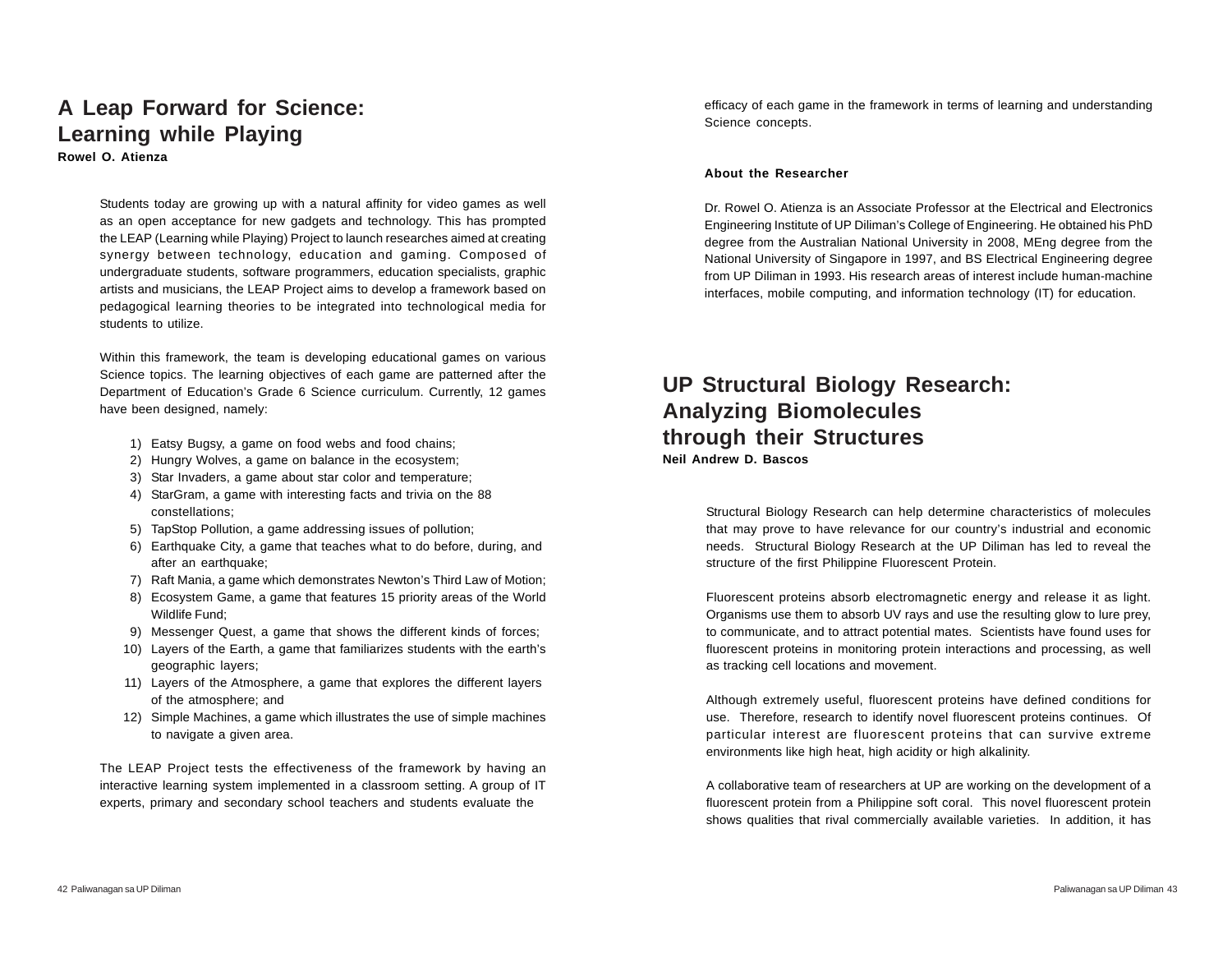interesting traits such as thermostability (>85pC); limited acid and alkaline resistance; and resilience to protease degradation. The molecular structure of this protein has been determined in collaboration with the Taiwan National Synchrotron Radiation Research Center. Research continues on the details of the protein's interactions with itself and other molecules.

#### **About the Researcher**

Dr. Neil Andrew D. Bascos is an alumnus of the Molecular Biology and Biotechnology Program (1999) of UP Diliman. He completed his graduate studies at Tulane University in New Orleans, where he trained in the use of NMR to study the structural requirements for the function of a molecular chaperone machine. He currently co-heads the Protein Structure and Immunology Laboratory at the National Institute of Molecular Biology and Biotechnology – UP Diliman with his wife, Denise.

## **Landslides, Mudslides, and Avalanches: Capturing Large-scale Events in Table-top Setups**

**Christopher P. Monterola, Rene C. Batac, Anthony G. Longias, Marko Arciaga, Jesus Felix Valenzuela, Marissa G. Pastor, & Johnrob Y. Bantang**

Landslides, debris flows, and avalanches among others are examples of processes in which our understanding of the dynamics is quite limited because the physics associated with granular matter is still unresolved. Describing granular material is still a challenge owing to the fact that the collective behavior of an ensemble of numerous solid grains does not obey any known hydrodynamic equations. Taking on this challenge, a team of researchers in the Complex Systems Group of UP Diliman's Instrumentation Physics Laboratory have developed scaling principles that allow the statistics of large-scale events to be replicated in table-top setups.

The primary thrust of the project is to develop mechanism-based theoretical framework for probing the fundamental dynamics of polydisperse granular matter. The project team utilizes different analytical and numerical procedures and performs extensive experiments to assess, among others, the stability of mixtures, particle-fluid interaction, clogging of mixed disks, and landslide

dynamics. The ideas generated in this project provide new perspectives in clogging, segregation, aggregation or mixing of granular material. These ideas are envisioned to translate to better methods for prediction of calamities like landslides and avalanches.

The study of granular matter also has important implications for the industry. Granular matter, after water, is the second most manipulated material in the industry. It is estimated that more than half of the loss in the industry is due to inefficient handling of granular matter. The project, therefore, also endeavors to provide information that would lead to better handling of industrial products.

Six (6) papers based on this work were published in high-impact international journals.

#### **Aboout the Researchers**

Christopher P. Monterola, PhD was an Associate Professor in Physics of the National Institute of Physics (NIP). He is now a Senior Scientist and Principal Investigator, Complex Systems Programme, Computing Science Department, Institute of High Performance Computing, A\*STAR in Singapore.

Johnrob Y. Bantang, PhD (JB); Anthony Longjas, PhD (AL); Marissa G. Pastor, PhD (MP); and Jesus Felix Valenzuela, PhD (JFV) are Assistant Professors in Physics of NIP. They are members (part of the staff) of the Instrumentation Physics Laboratory and compose the senior members of the Complex Systems Group in the same lab, currently coordinated by JB. JB is currently assigned as the director of the University Computer Center of UP Diliman. AL is the current coordinator for the GE subject Physics 10: Physics and Astronomy for the Pedestrians in UP Diliman. MP is currently the coordinator of the undergraduate Advanced Physics Laboratory. AL and MP are scheduled for their postdoc stint in the United States and Korea, respectively.

### **Wind Generator System: Simpler Is Better**

**Miguel T. Escoto, Jr., Niño Christopher B. Ramos, Adrian Jay A. Virata, & Emmanuel Brian P. Arceo**

Wind power, harnessed through wind turbines, is one of the most environmentfriendly solutions to the world's ever-growing demand for electricity. The challenge is to make the technology not only more efficient but also more accessible to communities.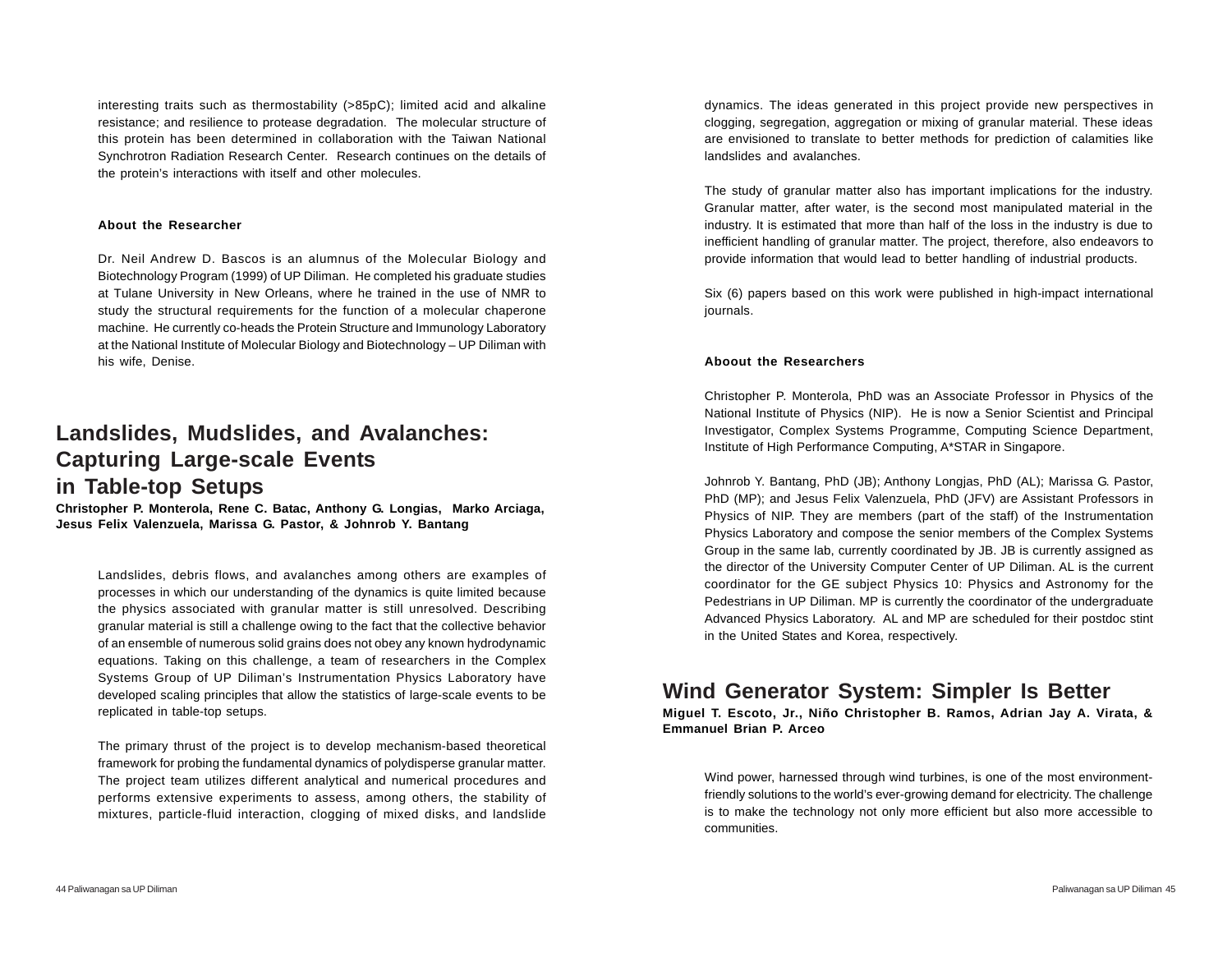The project "Permanent Magnet Generator Modeling for Wind Power Prediction" focuses on simplifying the model of the basic building blocks of the wind turbine system while maintaining its ability to predict wind generator's power outputs with accuracy. The theoretical framework uses the electromagnetic model of an axial-flux permanent magnet generator, which estimates the output for various magnet and coil configurations. The project is intended to be used mainly for generator sizing and power output estimation.

Unlike similar technologies that require sophisticated software and techniques such as the finite element method, the Permanent Magnet Generator (PMG) developed by engineers in UP Diliman provides a simpler way of estimating power outputs by using basic circuit elements**.** It is wind power technology that is easily understood and managed by ordinary people.

#### **About the Researchers**

Miguel T. Escoto Jr. received his M.S. EE degree from Worcester Polytechnic Institute in 1982. He is currently a faculty member at the Electrical and Electronics Engineering Institute in UP Diliman. His research areas include power electronics, electric motor drives, solar photovoltaics and wind energy systems.

Niño Christopher B. Ramos is currently taking up M.S. EE in UP Diliman. He is currently involved in the renewable energy field in the UP Power Electronics Laboratory. He is the supervising science research specialist in the UP-DOST Wind Power Generator System Project.

Adrian Jay Virata received his B.S. ECE degree from UP Diliman and graduated Magna cum Laude. His research includes wind turbine emulator system modelling. He was the Electrical Engineering Team Leader in the 2012 Shell Eco-Marathon Competition.

Emmanuel Brian Arceo received his B.S. ECE degree from UP Diliman. His research includes Vienna Rectifier Design and Phase-locked loops. He is also a member of the UP Shell Team which participated in the 2012 Shell Eco-Marathon Competition.

### **The Oil-Eating Bacteria**

**Cynthia T. Hedreyda**

Bioremediation is the process of using microorganisms, like bacteria and fungi to remove or break down unwanted substances such environmental pollutants. Scientists at UP Diliman's Molecular Microbiology Laboratory (MML) are harnessing this technique to find solutions to bunker oil spills. Oil pollution usually destroys everything in its path. However, MML scientists have found that some hardy bacteria are able to survive in bunker oil-contaminated environments and even thrive in such locations. The scientists are isolating these oil-degrading microorganisms to be able to pinpoint the actual genes involved in oil degradation.

So far, the MML has identified various species of bacteria that can naturally degrade and disperse bunker oil. Among them are *Pseudomonas aeruginosa, Acinetobacter baumanii, Paenibacillus thiaminolyticus, Bordetella bronchiseptica* and *Lysinibacillus sphaericus*. These bacteria contain genes that encode oil degradation relevant enzymes such as alkane hydroxylases, cytochrome P450, and catechol dioxygenase. The MML's ultimate goal is to isolate the enzyme-encoding genes implicated in breaking down bunker oil and see if they can act alone or in tandem when inserted into non-degrading bacteria such as *Escherichia coli*. Identifying said genes could pave the way for producing designer microbes that can efficiently degrade oil contaminants.

#### **About the Researcher**

Professor Cynthia T. Hedreyda earned her PhD in Microbiology from the University of Georgia and is the Principal Investigator of the Molecular Microbiology Laboratory (MML) of the National Institute of Molecular Biology & Biotechnology (NIMBB), UP Diliman. MML has completed several research projects that have resulted in ISI publications co-authored by undergraduate and graduate students who obtained their training from the laboratory. Dr. Hedreyda is a Fellow of the Philippine Academy of Microbiology and has received, among others, the Outstanding Microbiologist Award from the Philippine Society of Microbiology, Inc and the Dr. Eusebio Garcia Award in Molecular Biology and Pathology from the NRCP in 2005, UP Scientist in 2006, the Achievement Award in Biological Sciences from NRCP in 2008, and the Outsatanding Alumni Award from UPAA in 2010.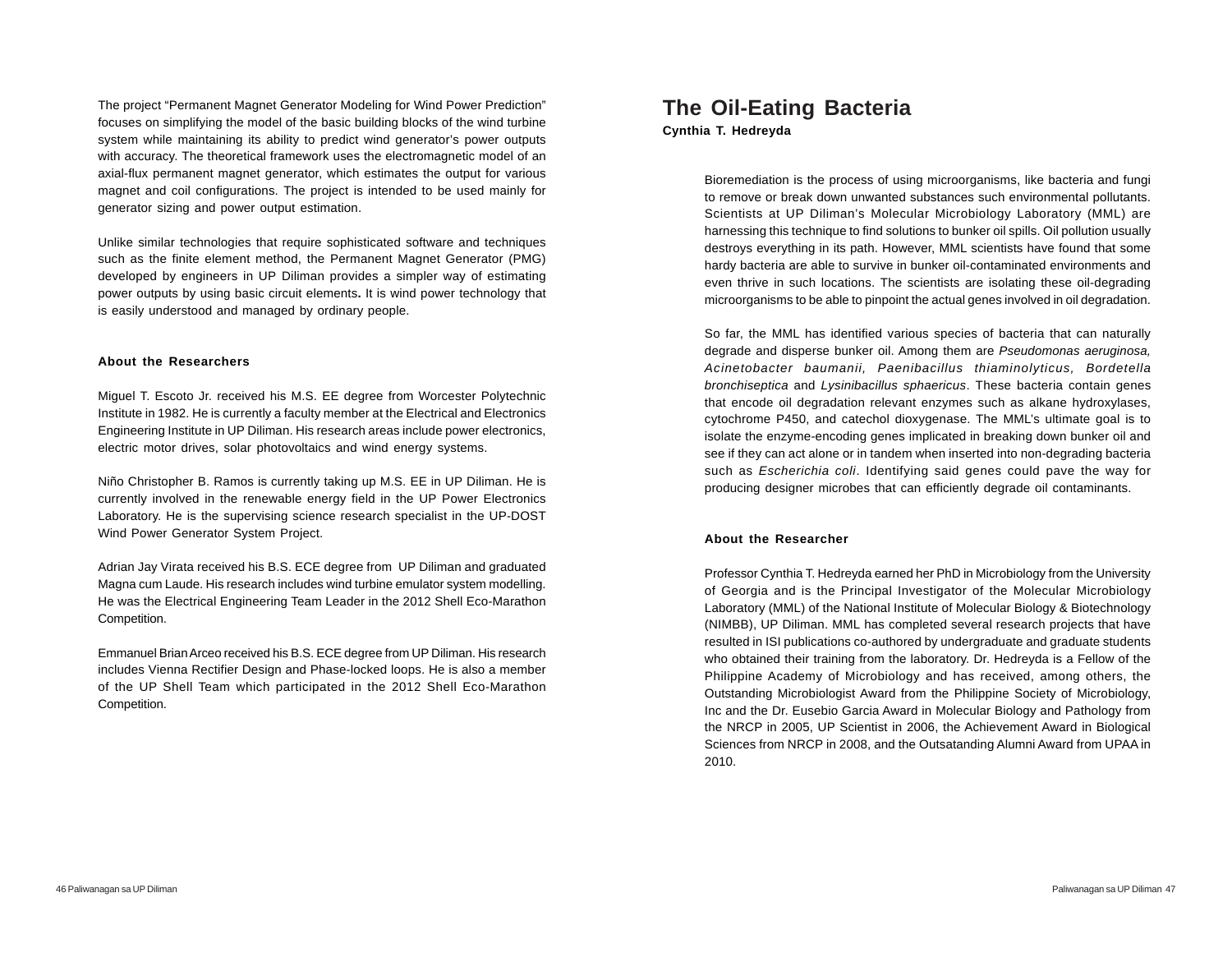### **The MICROLAB**

**Louis P. Alarcon**

At the helm of UP Diliman's initiatives towards improving electricity distribution and management is the Microelectronics and Microprocessors Laboratory (MICROLAB). Specifically, the Laboratory is developing integrated sensor nodes capable of perpetual operation via energy harvesting. Formed in 1989, the Laboratory focuses on the design and implementation of new digital, analog/RF and mixed-signal integrated circuit technologies, as well as the conceptualization of new applications based on these technologies.

#### **About the Researcher**

Dr. Louis P. Alarcon is an Assistant Professor at the Electrical and Electronics Engineering Institute in UP Diliman. He pursued a PhD in Electrical Engineering and Computer Science at the University of California, Berkeley. His research interests include Microelectronics, Integrated Circuits, RFICs, and Low-Power Processor Design.

### **There's Fuel in Wastewater Algae**

**Wilberto D. Monotilla** *(Project Leader)***, Darryl Joy Juntila, Alvin Bacero Bello & Rhona Garces Abisado**

> Concerns about energy security and protection of the environment have led to research about biofuels. At the Aquatic Biotechnology Laboratory (ABL), scientists and researchers are developing a technology that will produce biofuel from wastewater algae. ABL now has seven micro-algal stocks isolated from the wastewaters of the UP Diliman campus. Among the collections are species from the algae genera of *Chlorella*, *Scenedesmus*, and *Aphanoceate*. The most promising of the stocks is *Chlorella sorokiniana*, which has been found to be more efficient than oil crops as alternative source for biofuel production because they reproduce relatively faster and have higher lipid content.

> Lipids are biomolecules that may be converted to biofuel. Preliminary research results indicate that under specific growth conditions, such as lowered nitrogen concentration, the *Chlorella* microalgae produces more lipids than it normally does. What still needs to be done is improve the growth conditions of the *Chlorella* species so that it is able to meet the lipid production standards of biofuel production.

The ABL was established in 2009 and is one of the research laboratories at the National Institute of Molecular Biology and Biotechnology in UP Diliman. It pioneers research primarily in freshwater microalgae especially in its genomics, taxonomy and physiology, biodiversity and biotechnology aspects. Microalgae research can lead to new biotech innovations in aquaculture, environmental management, bio-fuels, food production and pharmaceuticals. The research could also contribute to the development of rural and indigenous communities, increased efficiency in industrial sector and improved product development.

#### **About the Researchers**

Dr. Wilberto D. Monotilla is a BS Fisheries graduate of the University of the Philippines Visayas and worked with the aquaculture industry for 10 years. In 1998, he pursued graduate studies at Tokyo University of Marine Science and Technology, where he obtained his MS and PhD in Aquatic Bio-sciences, major in Applied Phycology and Biotechnology under the Japanese Government Scholarship Program. His research background is in aquaculture systems, algal biotechnology and systematics. He is currently the principal investigator of the Aquatic Biotechnology Laboratory, National Institute of Molecular Biology & Biotechnology (ABL-NIMBB), UP Diliman. His current research projects include molecular identification of potential oil-producing micro-algae and differential gene expression of nitrate reductase gene (nR genes) responsible for fatty acid accumulation in these photosynthetic micro-organisms, and micropropagation and cryopreservation of Philippine eucheumatoid species.

Darryl Joy Juntila received her BS (magna cum laude) & MS degrees in Molecular Biology & Biotechnology from UP Diliman. She is currently a University Research Associate at the ABL-NIMBB.

Alvin Bacero Bello is a freshman taking his Masters Degree in Molecular Biology and Biotechnology at UP Diliman and also working as a research associate at the ABL-NIMBB. Currently, he is working on the Technology Development for the Micropropagation and Cryopreservation of Philippine Eucheumatoids (Red Seaweed).

Rhona Garces Abisado is a BS Agricultural Chemistry graduate of the University of the Philippines Los Banos. Currently, she is working as a research associate at the ABL-NIMBB on the technology development for the micropropagation and cryopreservation of Philippine eucheumatoid species.